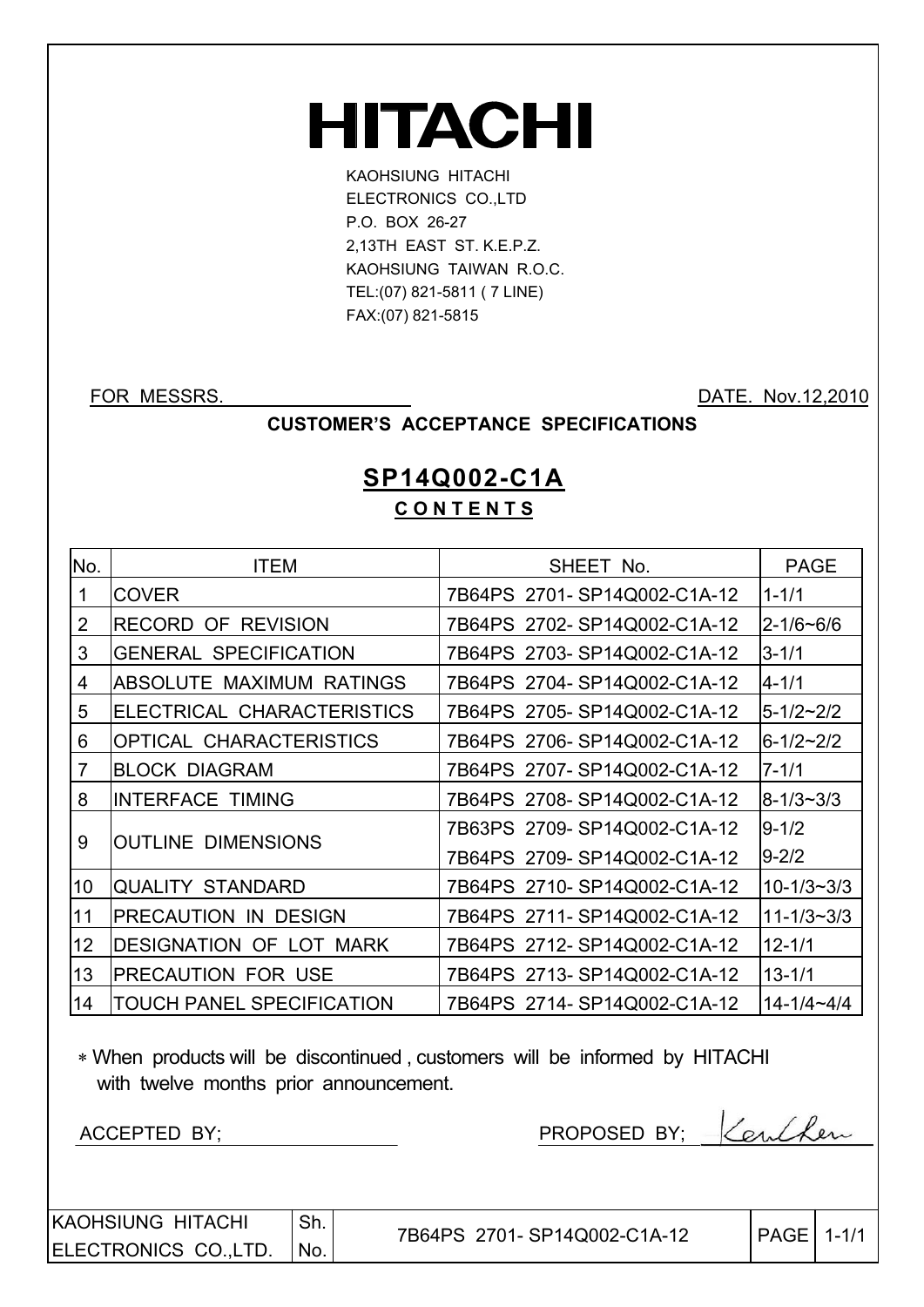| <b>DATE</b>       | SHEET No.                      |                                                                                                                                                       |                                                                                                              |                                | <b>SUMMARY</b>   |                          |                 |                          |  |
|-------------------|--------------------------------|-------------------------------------------------------------------------------------------------------------------------------------------------------|--------------------------------------------------------------------------------------------------------------|--------------------------------|------------------|--------------------------|-----------------|--------------------------|--|
| Mar.29.'02        | 7B64PS 2704-<br>SP14Q002-C1A-2 |                                                                                                                                                       | 4.1 ELECTRICAL ABSOLUTE MAXIMUM RATINGS<br>Changed.                                                          |                                |                  |                          |                 |                          |  |
|                   | <b>PAGE 4-1/1</b>              |                                                                                                                                                       | Power supply for logic: max. $7.0 \rightarrow 6.0$<br>Power supply for LC drive : max. $30 \rightarrow 27.5$ |                                |                  |                          |                 |                          |  |
|                   |                                |                                                                                                                                                       | 4.2 ENVIRONMENTAL ABSOLUTE MAXIMUM RATINGS.                                                                  |                                |                  |                          |                 |                          |  |
|                   |                                |                                                                                                                                                       | <b>ITEM</b>                                                                                                  |                                |                  | <b>OPERATING</b>         | <b>STORAGE</b>  |                          |  |
|                   |                                |                                                                                                                                                       |                                                                                                              |                                | MIN.             | MAX.                     | MIN.            | MAX.                     |  |
|                   |                                |                                                                                                                                                       | Ambient Temperature                                                                                          |                                | $0^{\circ}$ C    | $60^{\circ}$ C           | $-20^{\circ}$ C | 70°C                     |  |
|                   |                                |                                                                                                                                                       |                                                                                                              |                                | ↓ Revised        |                          |                 |                          |  |
|                   |                                |                                                                                                                                                       | <b>ITEM</b>                                                                                                  |                                |                  | <b>OPERATING</b>         |                 | <b>STORAGE</b>           |  |
|                   |                                |                                                                                                                                                       |                                                                                                              | MIN.                           | MAX.             | MIN.                     | MAX.            |                          |  |
|                   |                                |                                                                                                                                                       | Ambient Temperature                                                                                          |                                | -20 $^{\circ}$ C | $70^{\circ}$ C           | $-30^{\circ}$ C | $80^{\circ}$ C           |  |
|                   |                                | Note (2) Ta at -20 $\degree$ C ------< 48h, at 60 $\degree$ C < 168h<br>↓ Revised<br>Note (2) Ta at -30 $\degree$ ----- < 48h, at 80 $\degree$ < 168h |                                                                                                              |                                |                  |                          |                 |                          |  |
|                   | 7B64PS 2705-<br>SP14Q002-C1A-2 | 5.1 ELECTRICAL CHARACTERISTICS                                                                                                                        |                                                                                                              |                                |                  |                          |                 |                          |  |
|                   | <b>PAGE 5-1/2</b>              |                                                                                                                                                       |                                                                                                              | <b>ITEM</b>                    |                  | MIN.                     | TYP.            | MAX.                     |  |
|                   |                                |                                                                                                                                                       | Power Supply Voltage for Logic                                                                               |                                |                  | $5.0 - 5%$<br>$3.3 - 5%$ | 5.0<br>3.3      | $5.0 + 5%$<br>$3.3 + 5%$ |  |
|                   |                                |                                                                                                                                                       |                                                                                                              | ↓ Revised                      |                  |                          |                 |                          |  |
|                   |                                |                                                                                                                                                       |                                                                                                              | <b>ITEM</b>                    |                  | MIN.                     | TYP.            | MAX.                     |  |
|                   |                                |                                                                                                                                                       |                                                                                                              | Power Supply Voltage for Logic |                  | $5.0 - 5%$               | 5.0             | $5.0 + 5%$               |  |
|                   | 7B64PS 2706-                   |                                                                                                                                                       | 6.2 OPTICAL CHARACTERISTICS OF BACKLIGHT                                                                     |                                |                  |                          |                 |                          |  |
|                   | SP14Q002-C1A-2                 |                                                                                                                                                       |                                                                                                              | <b>ITEM</b>                    |                  | MIN.                     | TYP.            | MAX.                     |  |
|                   | <b>PAGE 6-2/2</b>              |                                                                                                                                                       |                                                                                                              | <b>Brightness</b>              |                  |                          | 140             |                          |  |
|                   |                                | ↓ Revised                                                                                                                                             |                                                                                                              |                                |                  |                          |                 |                          |  |
|                   |                                | <b>ITEM</b><br>MIN.<br>TYP.<br>MAX.                                                                                                                   |                                                                                                              |                                |                  |                          |                 |                          |  |
|                   |                                | <b>Brightness</b><br>110                                                                                                                              |                                                                                                              |                                |                  |                          |                 |                          |  |
|                   |                                |                                                                                                                                                       |                                                                                                              |                                |                  |                          |                 |                          |  |
| KAOHSIUNG HITACHI | DATE<br>ELECTRONICS CO.,LTD.   |                                                                                                                                                       | Sh.<br>Nov.12,'10<br>No.                                                                                     | 7B64PS 2702-SP14Q002-C1A-12    |                  |                          | <b>PAGE</b>     | $2 - 1/6$                |  |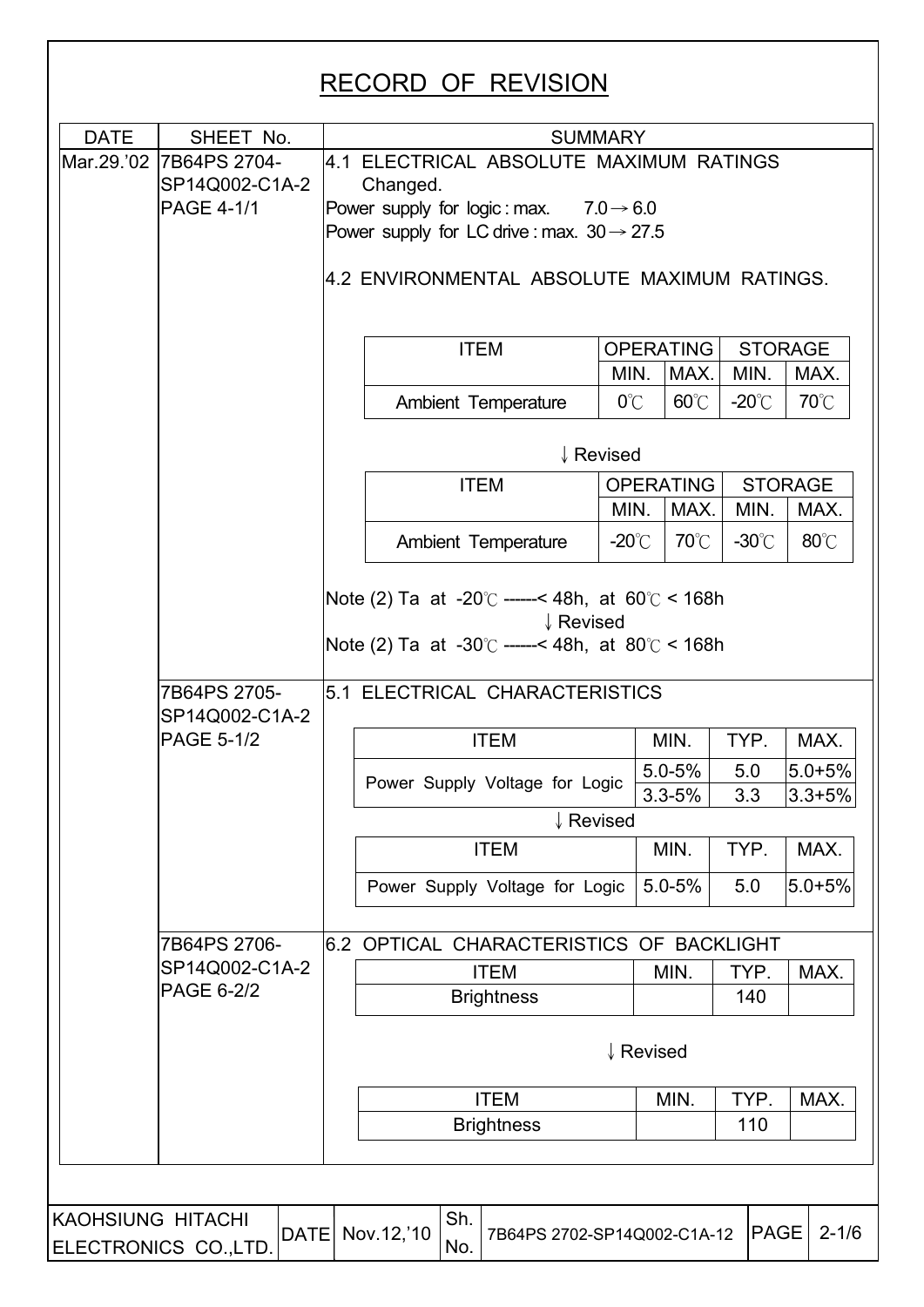| <b>DATE</b>       | SHEET No.                           |                                                                                                                                      | <b>SUMMARY</b>         |                        |                                |                |                                                                  |             |             |  |
|-------------------|-------------------------------------|--------------------------------------------------------------------------------------------------------------------------------------|------------------------|------------------------|--------------------------------|----------------|------------------------------------------------------------------|-------------|-------------|--|
| Mar.29,'02        | 7B64PS 2709-                        | Added                                                                                                                                |                        |                        |                                |                |                                                                  |             |             |  |
|                   | SP14Q002-C1A-2                      |                                                                                                                                      |                        | FPC: Pitch 1.0mm 4pins |                                |                |                                                                  |             |             |  |
|                   | <b>PAGE 9-2/2</b>                   |                                                                                                                                      | <b>INTERFACE</b>       | PIN NO.                | SIGNAL                         |                | <b>FUNCTION</b>                                                  |             |             |  |
|                   |                                     |                                                                                                                                      |                        | 1                      | X1                             |                | Analog signal from digitizer right                               |             |             |  |
|                   |                                     | T/P                                                                                                                                  | CN <sub>3</sub>        | 2                      | Y1                             |                | Analog signal from digitizer up                                  |             |             |  |
|                   |                                     |                                                                                                                                      |                        | 3                      | X2                             |                | Analog signal from digitizer left                                |             |             |  |
|                   |                                     |                                                                                                                                      |                        | 4                      | <b>Y2</b>                      |                | Analog signal from digitizer bottom                              |             |             |  |
|                   |                                     |                                                                                                                                      | FH12-10(4)SA-ISH       |                        |                                |                | Recommend suitable connector: (Hirose)                           |             |             |  |
| Apl. 19, '02      | 7B64PS 2703-                        |                                                                                                                                      |                        | (11) TOUCH PANEL       |                                |                |                                                                  |             |             |  |
|                   | SP14Q002-C1A-3<br><b>PAGE 3-1/1</b> |                                                                                                                                      |                        |                        |                                |                | Transparency : 78% min. $\rightarrow$ 76% min.                   |             |             |  |
|                   | 7B64PS 2704-                        |                                                                                                                                      |                        |                        |                                |                | Note (7) There are possibility that color un-uniformity happened |             |             |  |
|                   | SP14Q002-C1A-3                      |                                                                                                                                      |                        |                        | while operating at over 40°C.  |                |                                                                  |             |             |  |
|                   | <b>PAGE 4-1/1</b>                   |                                                                                                                                      |                        |                        |                                |                | Revised<br>Note (7) Operation temp not include CFL & touch panel |             |             |  |
|                   |                                     |                                                                                                                                      |                        |                        |                                |                |                                                                  |             |             |  |
|                   |                                     |                                                                                                                                      |                        |                        |                                |                |                                                                  |             |             |  |
|                   | 7B64PS 2705-<br>SP14Q002-C1A-3      |                                                                                                                                      |                        |                        | 5.1 ELECTRICAL CHARACTERISTICS |                |                                                                  |             |             |  |
|                   | <b>PAGE 5-1/2</b>                   |                                                                                                                                      | <b>ITEM</b>            |                        | <b>SYMBOL</b>                  |                | <b>CONDITION</b>                                                 | TYP.        | <b>UNIT</b> |  |
|                   |                                     |                                                                                                                                      | Recommended LC         |                        |                                |                | Ta=0 $^{\circ}$ C $\neq$ 0 $^{\circ}$                            | 22.0        | V           |  |
|                   |                                     |                                                                                                                                      | <b>Driving Voltage</b> |                        | VDD-V0                         |                | Ta=25 $^{\circ}$ C $\neq$ 0 $^{\circ}$                           | 21.0        | V           |  |
|                   |                                     |                                                                                                                                      | Note 3                 |                        |                                |                | Ta=50 $^{\circ}$ C $\neq$ 0 $^{\circ}$                           | 20.0        | V           |  |
|                   |                                     |                                                                                                                                      |                        |                        |                                | <b>Revised</b> |                                                                  |             |             |  |
|                   |                                     |                                                                                                                                      | <b>ITEM</b>            |                        | SYMBOL                         |                | <b>CONDITION</b>                                                 | TYP.        | <b>UNIT</b> |  |
|                   |                                     |                                                                                                                                      | Recommended LC         |                        |                                |                | Ta=0 $^{\circ}$ C $\neq$ 0 $^{\circ}$                            | (25.0)      | V           |  |
|                   |                                     |                                                                                                                                      | <b>Driving Voltage</b> |                        | VDD-V0                         |                | Ta=25 $^{\circ}$ C $\neq$ 0 $^{\circ}$                           | (24.0)      | V           |  |
|                   |                                     |                                                                                                                                      | Note 3                 |                        |                                |                | Ta=50 $^{\circ}$ C $\neq$ 0 $^{\circ}$                           | (23.0)      | V           |  |
|                   |                                     | 5.2 ELECTRICAL CHARACTERISTICS OF BACKLIGHT<br>Deleted:<br>Note The half brightness life time of backlight.<br>CFL: 50,000h(average) |                        |                        |                                |                |                                                                  |             |             |  |
|                   | 7B64PS 2706-                        |                                                                                                                                      |                        |                        | 6.1 OPTICAL CHARACTERISTICS    |                |                                                                  |             |             |  |
|                   | SP14Q002-C1A-3                      | Response(rise) tr: 120 $\rightarrow$ (336)<br>Response(fall) If : $150 \rightarrow (148)$                                            |                        |                        |                                |                |                                                                  |             |             |  |
|                   | PAGE 6-1/2                          |                                                                                                                                      |                        |                        |                                |                |                                                                  |             |             |  |
|                   |                                     |                                                                                                                                      |                        |                        |                                |                |                                                                  |             |             |  |
|                   |                                     |                                                                                                                                      |                        |                        |                                |                |                                                                  |             |             |  |
|                   |                                     |                                                                                                                                      |                        |                        |                                |                |                                                                  |             |             |  |
| KAOHSIUNG HITACHI | DATE<br>ELECTRONICS CO.,LTD.        |                                                                                                                                      | Nov.12,'10             | Sh.<br>No.             |                                |                | 7B64PS 2702-SP14Q002-C1A-12                                      | <b>PAGE</b> | $2 - 2/6$   |  |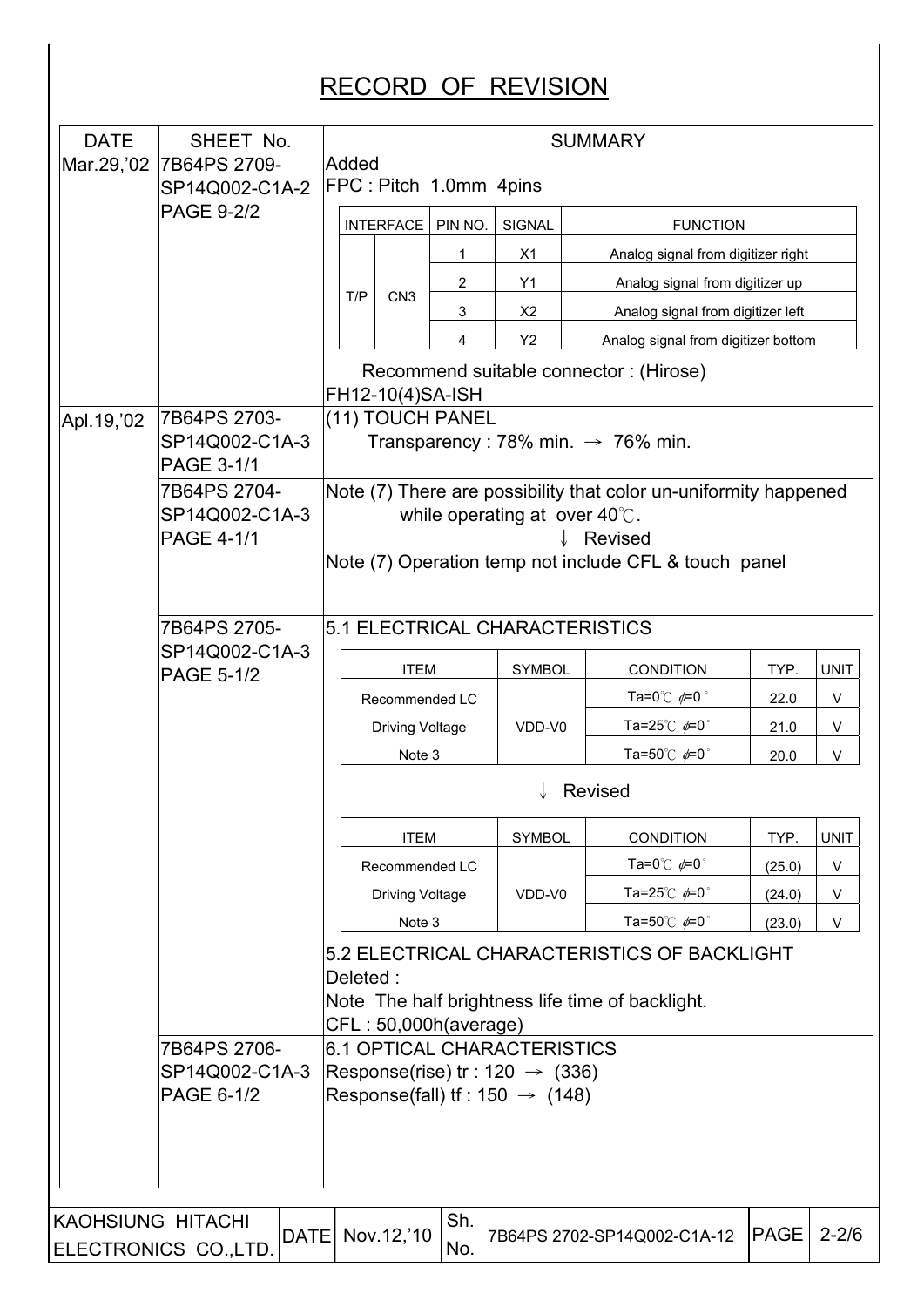| Jul.11,'02               | 7B64PS 2703-<br>SP14Q002-C1A-4<br>PAGE 3-1/1<br>7B64PS 2704-<br>SP14Q002-C1A-4<br><b>PAGE 4-1/1</b> | (10) BACK LIGHT TYPE<br>Added:<br>The half brightness life time of backlight<br>CFL: 50,000h(average)<br>4.2 ENVIRONMENTAL ABSOLUTE MAXIMUM RATINGS.<br><b>ITEM</b><br><b>Ambient Temperature</b><br><b>ITEM</b><br><b>Ambient Temperature</b>   |                                                                                           | MIN.<br>$-20^{\circ}$ C | <b>OPERATING</b><br>MAX.<br>70°C                          | MIN.<br>$-30^{\circ}$ C | <b>STORAGE</b>   | MAX.             |  |  |  |
|--------------------------|-----------------------------------------------------------------------------------------------------|--------------------------------------------------------------------------------------------------------------------------------------------------------------------------------------------------------------------------------------------------|-------------------------------------------------------------------------------------------|-------------------------|-----------------------------------------------------------|-------------------------|------------------|------------------|--|--|--|
|                          |                                                                                                     |                                                                                                                                                                                                                                                  |                                                                                           |                         |                                                           |                         |                  |                  |  |  |  |
|                          |                                                                                                     |                                                                                                                                                                                                                                                  |                                                                                           |                         |                                                           |                         |                  |                  |  |  |  |
|                          |                                                                                                     |                                                                                                                                                                                                                                                  |                                                                                           |                         |                                                           |                         |                  |                  |  |  |  |
|                          |                                                                                                     |                                                                                                                                                                                                                                                  |                                                                                           |                         |                                                           |                         |                  |                  |  |  |  |
|                          |                                                                                                     |                                                                                                                                                                                                                                                  |                                                                                           |                         |                                                           |                         |                  |                  |  |  |  |
|                          |                                                                                                     |                                                                                                                                                                                                                                                  |                                                                                           |                         |                                                           |                         |                  |                  |  |  |  |
|                          |                                                                                                     |                                                                                                                                                                                                                                                  |                                                                                           |                         |                                                           |                         |                  |                  |  |  |  |
|                          |                                                                                                     |                                                                                                                                                                                                                                                  |                                                                                           |                         |                                                           |                         |                  | 80°C             |  |  |  |
|                          |                                                                                                     |                                                                                                                                                                                                                                                  |                                                                                           | Revised                 |                                                           |                         |                  |                  |  |  |  |
|                          |                                                                                                     |                                                                                                                                                                                                                                                  |                                                                                           |                         | <b>OPERATING</b>                                          | <b>STORAGE</b>          |                  |                  |  |  |  |
|                          |                                                                                                     |                                                                                                                                                                                                                                                  |                                                                                           | MIN.                    | MAX.                                                      | MIN.                    | MAX.             |                  |  |  |  |
|                          |                                                                                                     |                                                                                                                                                                                                                                                  |                                                                                           | $0^{\circ}$ C           | 50°C                                                      | $-20^{\circ}$ C         |                  | 60°C             |  |  |  |
|                          | 7B64PS 2705-                                                                                        | Note(2) Ta at -30°C-----<48h, at 80°C < 168h                                                                                                                                                                                                     | Revised<br>Note(2) Ta AT -20°C-----<48h, at 60°C < 168h<br>5.1 ELECTRICAL CHARACTERISTICS |                         |                                                           |                         |                  |                  |  |  |  |
|                          | SP14Q002-C1A-4                                                                                      |                                                                                                                                                                                                                                                  |                                                                                           |                         |                                                           |                         |                  |                  |  |  |  |
|                          | <b>PAGE 5-1/2</b>                                                                                   | <b>ITEM</b>                                                                                                                                                                                                                                      |                                                                                           | <b>SYMBOL</b>           | <b>CONDITION</b><br>Ta=0 $^{\circ}$ C $\neq$ 0 $^{\circ}$ |                         | TYP.             | <b>UNIT</b><br>V |  |  |  |
|                          |                                                                                                     | Recommended LC<br><b>Driving Voltage</b>                                                                                                                                                                                                         |                                                                                           | VDD-V0                  | Ta=25 $^{\circ}$ C $\neq$ 0 $^{\circ}$                    |                         | (25.0)<br>(24.0) | V                |  |  |  |
|                          |                                                                                                     | Note 3                                                                                                                                                                                                                                           |                                                                                           |                         | Ta=50 $^{\circ}$ C $\phi$ =0 $^{\circ}$                   |                         | (23.0)           | V                |  |  |  |
|                          |                                                                                                     | Revised                                                                                                                                                                                                                                          |                                                                                           |                         |                                                           |                         |                  |                  |  |  |  |
|                          |                                                                                                     | <b>ITEM</b>                                                                                                                                                                                                                                      |                                                                                           | <b>SYMBOL</b>           | CONDITION                                                 |                         | TYP.             | <b>UNIT</b>      |  |  |  |
|                          |                                                                                                     | Recommended LC                                                                                                                                                                                                                                   |                                                                                           |                         | Ta=0 $^{\circ}$ C $\neq$ 0 $^{\circ}$                     |                         | 22.0             | V                |  |  |  |
|                          |                                                                                                     | <b>Driving Voltage</b>                                                                                                                                                                                                                           |                                                                                           | VDD-V0                  | Ta=25℃ $\phi$ =0°                                         |                         | 21.0             | V                |  |  |  |
|                          |                                                                                                     | Note 3                                                                                                                                                                                                                                           |                                                                                           |                         | Ta=50 $^{\circ}$ C $\phi$ =0 $^{\circ}$                   |                         | 20.0             | V                |  |  |  |
|                          |                                                                                                     | Note 4 VDD-V0=(24.0)V $\rightarrow$ (21.0)V<br>5.2 ELECTRICAL CHARACTERISTICS OF BACKLIGHT<br>Starting discharge voltage min. (1000) $\rightarrow$ 1000<br>Deleted:<br>Note The half brightness life time of backlight.<br>CFL: 50,000h(average) |                                                                                           |                         |                                                           |                         |                  |                  |  |  |  |
|                          |                                                                                                     |                                                                                                                                                                                                                                                  |                                                                                           |                         |                                                           |                         |                  |                  |  |  |  |
| <b>KAOHSIUNG HITACHI</b> |                                                                                                     | Sh.                                                                                                                                                                                                                                              |                                                                                           |                         |                                                           |                         |                  |                  |  |  |  |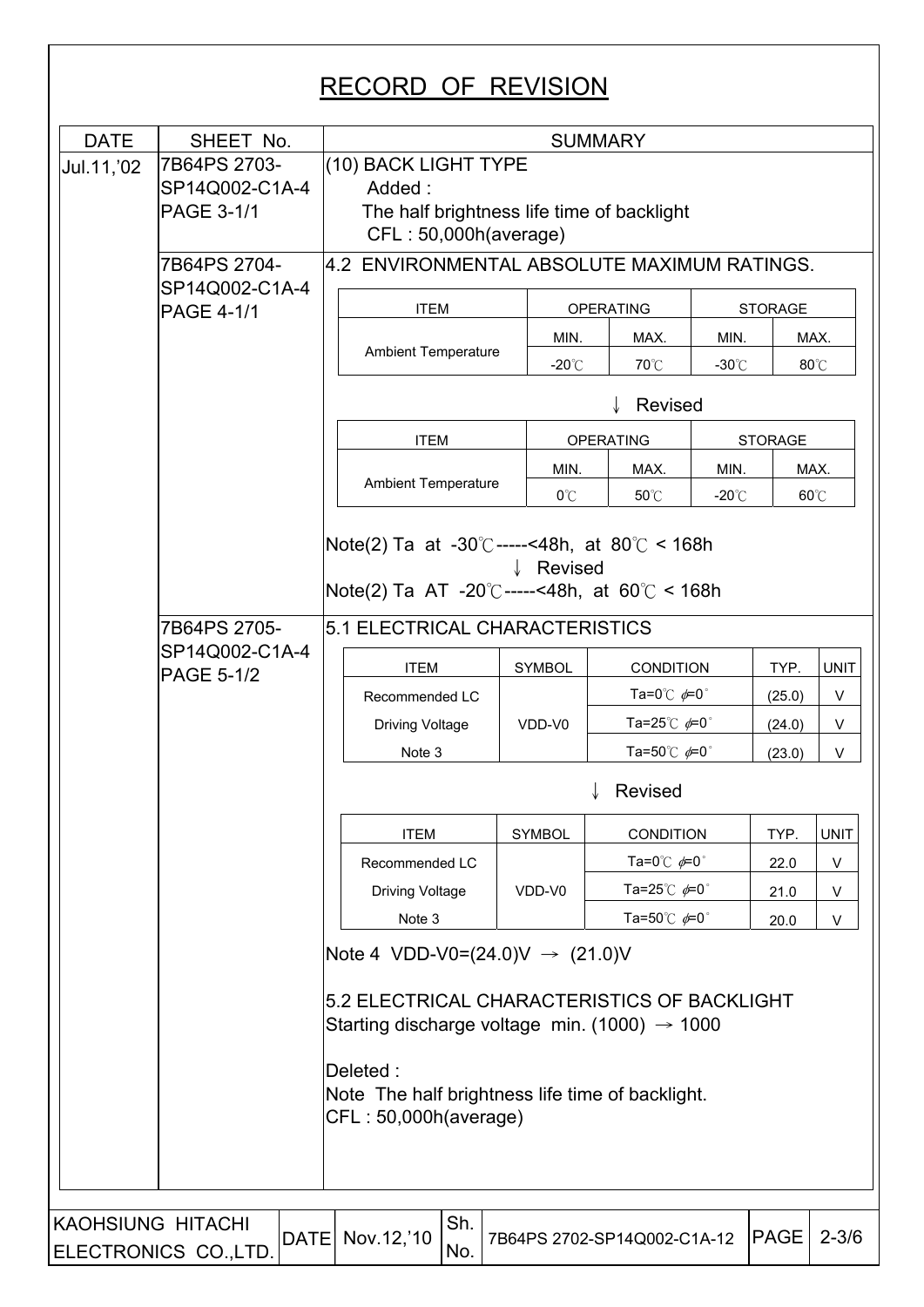| <b>DATE</b><br>SHEET No.<br><b>SUMMARY</b><br>6.1 OPTICAL CHARACTERISTICS<br>7B64PS 2706-<br>Jul.11, '02<br>SP14Q002-C1A-4<br><b>Revised</b><br>PAGE 6-1/2<br>Response(rise) tr: $(336) \rightarrow 120$<br>Response(fall) If : (148) $\rightarrow$ 150<br>Jul. 16, '02<br>(10) Back Light Type<br>7B64PS-2709-<br>Cold cathode fluorescent lamp.<br>SP14Q002-C1A-5<br>The half brightness life time of backlight<br><b>PAGE 3-1/1</b><br>CFL: 50,000h(average)<br>↓ Revised<br>Cold cathode fluorescent lamp.<br>CFL life time : 50,000h (average)<br>Note : CFL life time = life time for half of CFL brightness.<br>9.1 DIMENSIONS OUTLINE<br>7B64PS-2709-<br>Dimensions express revised<br>SP14Q002-C1-5<br><b>PAGE 9-1/2</b><br>9.3 INTERFACE PIN CONNECTION<br>7B64PS-2709-<br>1.LCM<br>I/F1 Revised $\rightarrow$ LCM<br>CN <sub>1</sub><br>SP14Q002-C1-5<br>2.LCM<br>$\textsf{CFL}$ Revised $\rightarrow \textsf{LCM}$<br><b>PAGE 9-2/2</b><br>CN <sub>2</sub><br>I/F1<br>10.2 DEFINITION OF EACH ZONE<br>7B64PS-2710-<br>B zone: edge line of LCD glass<br>SP14Q002-C1-5<br>↓ Revised<br>PAGE 10-1/3<br>B zone: Window of Metal Frame<br>Jul. 18, '02<br>4.2 ENVIRONMENTAL ABSOLUTE MAXIMUM RATINGS<br>7B64PS-2704-<br>SP14Q002-C1A-6<br><b>ITEM</b><br><b>OPERATING</b><br><b>STORAGE</b><br><b>PAGE 4-1/1</b><br>MIN.<br>MIN.<br>MAX.<br>MAX.<br><b>Ambient Temperature</b><br>0°C<br>50°C<br>$-20^{\circ}$ C<br>60°C<br>↓ Revised<br><b>ITEM</b><br><b>OPERATING</b><br><b>STORAGE</b><br>MIN.<br>MAX.<br>MIN.<br>MAX.<br><b>Ambient Temperature</b><br>$-20^{\circ}$ C<br>70°C<br>$-30^{\circ}$ C<br>$80^{\circ}$ C<br>Note 2 Ta at -20 $\degree$ C < 48h, at 60 $\degree$ C < 168h.<br>↓ Revised<br>Note 2 Ta at -30 $\degree$ C < 48h, at 80 $\degree$ C < 168h.<br>Sep.26,'02 7B64PS-2714-<br>14.4.1 CONDUCTIVE RESISTANCE<br>XR-XL 230~980 $\Omega$ Revised $\rightarrow$ 150~1300 $\Omega$<br>SP14Q002-C1A-7<br>YU-YB 200~520 $\Omega$ Revised $\rightarrow$ 150~1300 $\Omega$<br><b>PAGE 14-1/4</b><br>Sh.<br><b>KAOHSIUNG HITACHI</b><br>DATE Nov. 12, '10<br><b>PAGE</b><br>$2 - 4/6$<br>7B64PS 2702-SP14Q002-C1A-12<br>No.<br>ELECTRONICS CO., LTD. |  |  |  |  |  |  |  |  |  |  |  |
|---------------------------------------------------------------------------------------------------------------------------------------------------------------------------------------------------------------------------------------------------------------------------------------------------------------------------------------------------------------------------------------------------------------------------------------------------------------------------------------------------------------------------------------------------------------------------------------------------------------------------------------------------------------------------------------------------------------------------------------------------------------------------------------------------------------------------------------------------------------------------------------------------------------------------------------------------------------------------------------------------------------------------------------------------------------------------------------------------------------------------------------------------------------------------------------------------------------------------------------------------------------------------------------------------------------------------------------------------------------------------------------------------------------------------------------------------------------------------------------------------------------------------------------------------------------------------------------------------------------------------------------------------------------------------------------------------------------------------------------------------------------------------------------------------------------------------------------------------------------------------------------------------------------------------------------------------------------------------------------------------------------------------------------------------------------------------------------------------------------------------------------------------------------------------|--|--|--|--|--|--|--|--|--|--|--|
|                                                                                                                                                                                                                                                                                                                                                                                                                                                                                                                                                                                                                                                                                                                                                                                                                                                                                                                                                                                                                                                                                                                                                                                                                                                                                                                                                                                                                                                                                                                                                                                                                                                                                                                                                                                                                                                                                                                                                                                                                                                                                                                                                                           |  |  |  |  |  |  |  |  |  |  |  |
|                                                                                                                                                                                                                                                                                                                                                                                                                                                                                                                                                                                                                                                                                                                                                                                                                                                                                                                                                                                                                                                                                                                                                                                                                                                                                                                                                                                                                                                                                                                                                                                                                                                                                                                                                                                                                                                                                                                                                                                                                                                                                                                                                                           |  |  |  |  |  |  |  |  |  |  |  |
|                                                                                                                                                                                                                                                                                                                                                                                                                                                                                                                                                                                                                                                                                                                                                                                                                                                                                                                                                                                                                                                                                                                                                                                                                                                                                                                                                                                                                                                                                                                                                                                                                                                                                                                                                                                                                                                                                                                                                                                                                                                                                                                                                                           |  |  |  |  |  |  |  |  |  |  |  |
|                                                                                                                                                                                                                                                                                                                                                                                                                                                                                                                                                                                                                                                                                                                                                                                                                                                                                                                                                                                                                                                                                                                                                                                                                                                                                                                                                                                                                                                                                                                                                                                                                                                                                                                                                                                                                                                                                                                                                                                                                                                                                                                                                                           |  |  |  |  |  |  |  |  |  |  |  |
|                                                                                                                                                                                                                                                                                                                                                                                                                                                                                                                                                                                                                                                                                                                                                                                                                                                                                                                                                                                                                                                                                                                                                                                                                                                                                                                                                                                                                                                                                                                                                                                                                                                                                                                                                                                                                                                                                                                                                                                                                                                                                                                                                                           |  |  |  |  |  |  |  |  |  |  |  |
|                                                                                                                                                                                                                                                                                                                                                                                                                                                                                                                                                                                                                                                                                                                                                                                                                                                                                                                                                                                                                                                                                                                                                                                                                                                                                                                                                                                                                                                                                                                                                                                                                                                                                                                                                                                                                                                                                                                                                                                                                                                                                                                                                                           |  |  |  |  |  |  |  |  |  |  |  |
|                                                                                                                                                                                                                                                                                                                                                                                                                                                                                                                                                                                                                                                                                                                                                                                                                                                                                                                                                                                                                                                                                                                                                                                                                                                                                                                                                                                                                                                                                                                                                                                                                                                                                                                                                                                                                                                                                                                                                                                                                                                                                                                                                                           |  |  |  |  |  |  |  |  |  |  |  |
|                                                                                                                                                                                                                                                                                                                                                                                                                                                                                                                                                                                                                                                                                                                                                                                                                                                                                                                                                                                                                                                                                                                                                                                                                                                                                                                                                                                                                                                                                                                                                                                                                                                                                                                                                                                                                                                                                                                                                                                                                                                                                                                                                                           |  |  |  |  |  |  |  |  |  |  |  |
|                                                                                                                                                                                                                                                                                                                                                                                                                                                                                                                                                                                                                                                                                                                                                                                                                                                                                                                                                                                                                                                                                                                                                                                                                                                                                                                                                                                                                                                                                                                                                                                                                                                                                                                                                                                                                                                                                                                                                                                                                                                                                                                                                                           |  |  |  |  |  |  |  |  |  |  |  |
|                                                                                                                                                                                                                                                                                                                                                                                                                                                                                                                                                                                                                                                                                                                                                                                                                                                                                                                                                                                                                                                                                                                                                                                                                                                                                                                                                                                                                                                                                                                                                                                                                                                                                                                                                                                                                                                                                                                                                                                                                                                                                                                                                                           |  |  |  |  |  |  |  |  |  |  |  |
|                                                                                                                                                                                                                                                                                                                                                                                                                                                                                                                                                                                                                                                                                                                                                                                                                                                                                                                                                                                                                                                                                                                                                                                                                                                                                                                                                                                                                                                                                                                                                                                                                                                                                                                                                                                                                                                                                                                                                                                                                                                                                                                                                                           |  |  |  |  |  |  |  |  |  |  |  |
|                                                                                                                                                                                                                                                                                                                                                                                                                                                                                                                                                                                                                                                                                                                                                                                                                                                                                                                                                                                                                                                                                                                                                                                                                                                                                                                                                                                                                                                                                                                                                                                                                                                                                                                                                                                                                                                                                                                                                                                                                                                                                                                                                                           |  |  |  |  |  |  |  |  |  |  |  |
|                                                                                                                                                                                                                                                                                                                                                                                                                                                                                                                                                                                                                                                                                                                                                                                                                                                                                                                                                                                                                                                                                                                                                                                                                                                                                                                                                                                                                                                                                                                                                                                                                                                                                                                                                                                                                                                                                                                                                                                                                                                                                                                                                                           |  |  |  |  |  |  |  |  |  |  |  |
|                                                                                                                                                                                                                                                                                                                                                                                                                                                                                                                                                                                                                                                                                                                                                                                                                                                                                                                                                                                                                                                                                                                                                                                                                                                                                                                                                                                                                                                                                                                                                                                                                                                                                                                                                                                                                                                                                                                                                                                                                                                                                                                                                                           |  |  |  |  |  |  |  |  |  |  |  |
|                                                                                                                                                                                                                                                                                                                                                                                                                                                                                                                                                                                                                                                                                                                                                                                                                                                                                                                                                                                                                                                                                                                                                                                                                                                                                                                                                                                                                                                                                                                                                                                                                                                                                                                                                                                                                                                                                                                                                                                                                                                                                                                                                                           |  |  |  |  |  |  |  |  |  |  |  |
|                                                                                                                                                                                                                                                                                                                                                                                                                                                                                                                                                                                                                                                                                                                                                                                                                                                                                                                                                                                                                                                                                                                                                                                                                                                                                                                                                                                                                                                                                                                                                                                                                                                                                                                                                                                                                                                                                                                                                                                                                                                                                                                                                                           |  |  |  |  |  |  |  |  |  |  |  |
|                                                                                                                                                                                                                                                                                                                                                                                                                                                                                                                                                                                                                                                                                                                                                                                                                                                                                                                                                                                                                                                                                                                                                                                                                                                                                                                                                                                                                                                                                                                                                                                                                                                                                                                                                                                                                                                                                                                                                                                                                                                                                                                                                                           |  |  |  |  |  |  |  |  |  |  |  |
|                                                                                                                                                                                                                                                                                                                                                                                                                                                                                                                                                                                                                                                                                                                                                                                                                                                                                                                                                                                                                                                                                                                                                                                                                                                                                                                                                                                                                                                                                                                                                                                                                                                                                                                                                                                                                                                                                                                                                                                                                                                                                                                                                                           |  |  |  |  |  |  |  |  |  |  |  |
|                                                                                                                                                                                                                                                                                                                                                                                                                                                                                                                                                                                                                                                                                                                                                                                                                                                                                                                                                                                                                                                                                                                                                                                                                                                                                                                                                                                                                                                                                                                                                                                                                                                                                                                                                                                                                                                                                                                                                                                                                                                                                                                                                                           |  |  |  |  |  |  |  |  |  |  |  |
|                                                                                                                                                                                                                                                                                                                                                                                                                                                                                                                                                                                                                                                                                                                                                                                                                                                                                                                                                                                                                                                                                                                                                                                                                                                                                                                                                                                                                                                                                                                                                                                                                                                                                                                                                                                                                                                                                                                                                                                                                                                                                                                                                                           |  |  |  |  |  |  |  |  |  |  |  |
|                                                                                                                                                                                                                                                                                                                                                                                                                                                                                                                                                                                                                                                                                                                                                                                                                                                                                                                                                                                                                                                                                                                                                                                                                                                                                                                                                                                                                                                                                                                                                                                                                                                                                                                                                                                                                                                                                                                                                                                                                                                                                                                                                                           |  |  |  |  |  |  |  |  |  |  |  |
|                                                                                                                                                                                                                                                                                                                                                                                                                                                                                                                                                                                                                                                                                                                                                                                                                                                                                                                                                                                                                                                                                                                                                                                                                                                                                                                                                                                                                                                                                                                                                                                                                                                                                                                                                                                                                                                                                                                                                                                                                                                                                                                                                                           |  |  |  |  |  |  |  |  |  |  |  |
|                                                                                                                                                                                                                                                                                                                                                                                                                                                                                                                                                                                                                                                                                                                                                                                                                                                                                                                                                                                                                                                                                                                                                                                                                                                                                                                                                                                                                                                                                                                                                                                                                                                                                                                                                                                                                                                                                                                                                                                                                                                                                                                                                                           |  |  |  |  |  |  |  |  |  |  |  |
|                                                                                                                                                                                                                                                                                                                                                                                                                                                                                                                                                                                                                                                                                                                                                                                                                                                                                                                                                                                                                                                                                                                                                                                                                                                                                                                                                                                                                                                                                                                                                                                                                                                                                                                                                                                                                                                                                                                                                                                                                                                                                                                                                                           |  |  |  |  |  |  |  |  |  |  |  |
|                                                                                                                                                                                                                                                                                                                                                                                                                                                                                                                                                                                                                                                                                                                                                                                                                                                                                                                                                                                                                                                                                                                                                                                                                                                                                                                                                                                                                                                                                                                                                                                                                                                                                                                                                                                                                                                                                                                                                                                                                                                                                                                                                                           |  |  |  |  |  |  |  |  |  |  |  |
|                                                                                                                                                                                                                                                                                                                                                                                                                                                                                                                                                                                                                                                                                                                                                                                                                                                                                                                                                                                                                                                                                                                                                                                                                                                                                                                                                                                                                                                                                                                                                                                                                                                                                                                                                                                                                                                                                                                                                                                                                                                                                                                                                                           |  |  |  |  |  |  |  |  |  |  |  |
|                                                                                                                                                                                                                                                                                                                                                                                                                                                                                                                                                                                                                                                                                                                                                                                                                                                                                                                                                                                                                                                                                                                                                                                                                                                                                                                                                                                                                                                                                                                                                                                                                                                                                                                                                                                                                                                                                                                                                                                                                                                                                                                                                                           |  |  |  |  |  |  |  |  |  |  |  |
|                                                                                                                                                                                                                                                                                                                                                                                                                                                                                                                                                                                                                                                                                                                                                                                                                                                                                                                                                                                                                                                                                                                                                                                                                                                                                                                                                                                                                                                                                                                                                                                                                                                                                                                                                                                                                                                                                                                                                                                                                                                                                                                                                                           |  |  |  |  |  |  |  |  |  |  |  |
|                                                                                                                                                                                                                                                                                                                                                                                                                                                                                                                                                                                                                                                                                                                                                                                                                                                                                                                                                                                                                                                                                                                                                                                                                                                                                                                                                                                                                                                                                                                                                                                                                                                                                                                                                                                                                                                                                                                                                                                                                                                                                                                                                                           |  |  |  |  |  |  |  |  |  |  |  |
|                                                                                                                                                                                                                                                                                                                                                                                                                                                                                                                                                                                                                                                                                                                                                                                                                                                                                                                                                                                                                                                                                                                                                                                                                                                                                                                                                                                                                                                                                                                                                                                                                                                                                                                                                                                                                                                                                                                                                                                                                                                                                                                                                                           |  |  |  |  |  |  |  |  |  |  |  |
|                                                                                                                                                                                                                                                                                                                                                                                                                                                                                                                                                                                                                                                                                                                                                                                                                                                                                                                                                                                                                                                                                                                                                                                                                                                                                                                                                                                                                                                                                                                                                                                                                                                                                                                                                                                                                                                                                                                                                                                                                                                                                                                                                                           |  |  |  |  |  |  |  |  |  |  |  |
|                                                                                                                                                                                                                                                                                                                                                                                                                                                                                                                                                                                                                                                                                                                                                                                                                                                                                                                                                                                                                                                                                                                                                                                                                                                                                                                                                                                                                                                                                                                                                                                                                                                                                                                                                                                                                                                                                                                                                                                                                                                                                                                                                                           |  |  |  |  |  |  |  |  |  |  |  |
|                                                                                                                                                                                                                                                                                                                                                                                                                                                                                                                                                                                                                                                                                                                                                                                                                                                                                                                                                                                                                                                                                                                                                                                                                                                                                                                                                                                                                                                                                                                                                                                                                                                                                                                                                                                                                                                                                                                                                                                                                                                                                                                                                                           |  |  |  |  |  |  |  |  |  |  |  |
|                                                                                                                                                                                                                                                                                                                                                                                                                                                                                                                                                                                                                                                                                                                                                                                                                                                                                                                                                                                                                                                                                                                                                                                                                                                                                                                                                                                                                                                                                                                                                                                                                                                                                                                                                                                                                                                                                                                                                                                                                                                                                                                                                                           |  |  |  |  |  |  |  |  |  |  |  |
|                                                                                                                                                                                                                                                                                                                                                                                                                                                                                                                                                                                                                                                                                                                                                                                                                                                                                                                                                                                                                                                                                                                                                                                                                                                                                                                                                                                                                                                                                                                                                                                                                                                                                                                                                                                                                                                                                                                                                                                                                                                                                                                                                                           |  |  |  |  |  |  |  |  |  |  |  |
|                                                                                                                                                                                                                                                                                                                                                                                                                                                                                                                                                                                                                                                                                                                                                                                                                                                                                                                                                                                                                                                                                                                                                                                                                                                                                                                                                                                                                                                                                                                                                                                                                                                                                                                                                                                                                                                                                                                                                                                                                                                                                                                                                                           |  |  |  |  |  |  |  |  |  |  |  |
|                                                                                                                                                                                                                                                                                                                                                                                                                                                                                                                                                                                                                                                                                                                                                                                                                                                                                                                                                                                                                                                                                                                                                                                                                                                                                                                                                                                                                                                                                                                                                                                                                                                                                                                                                                                                                                                                                                                                                                                                                                                                                                                                                                           |  |  |  |  |  |  |  |  |  |  |  |
|                                                                                                                                                                                                                                                                                                                                                                                                                                                                                                                                                                                                                                                                                                                                                                                                                                                                                                                                                                                                                                                                                                                                                                                                                                                                                                                                                                                                                                                                                                                                                                                                                                                                                                                                                                                                                                                                                                                                                                                                                                                                                                                                                                           |  |  |  |  |  |  |  |  |  |  |  |
|                                                                                                                                                                                                                                                                                                                                                                                                                                                                                                                                                                                                                                                                                                                                                                                                                                                                                                                                                                                                                                                                                                                                                                                                                                                                                                                                                                                                                                                                                                                                                                                                                                                                                                                                                                                                                                                                                                                                                                                                                                                                                                                                                                           |  |  |  |  |  |  |  |  |  |  |  |
|                                                                                                                                                                                                                                                                                                                                                                                                                                                                                                                                                                                                                                                                                                                                                                                                                                                                                                                                                                                                                                                                                                                                                                                                                                                                                                                                                                                                                                                                                                                                                                                                                                                                                                                                                                                                                                                                                                                                                                                                                                                                                                                                                                           |  |  |  |  |  |  |  |  |  |  |  |
|                                                                                                                                                                                                                                                                                                                                                                                                                                                                                                                                                                                                                                                                                                                                                                                                                                                                                                                                                                                                                                                                                                                                                                                                                                                                                                                                                                                                                                                                                                                                                                                                                                                                                                                                                                                                                                                                                                                                                                                                                                                                                                                                                                           |  |  |  |  |  |  |  |  |  |  |  |
|                                                                                                                                                                                                                                                                                                                                                                                                                                                                                                                                                                                                                                                                                                                                                                                                                                                                                                                                                                                                                                                                                                                                                                                                                                                                                                                                                                                                                                                                                                                                                                                                                                                                                                                                                                                                                                                                                                                                                                                                                                                                                                                                                                           |  |  |  |  |  |  |  |  |  |  |  |
|                                                                                                                                                                                                                                                                                                                                                                                                                                                                                                                                                                                                                                                                                                                                                                                                                                                                                                                                                                                                                                                                                                                                                                                                                                                                                                                                                                                                                                                                                                                                                                                                                                                                                                                                                                                                                                                                                                                                                                                                                                                                                                                                                                           |  |  |  |  |  |  |  |  |  |  |  |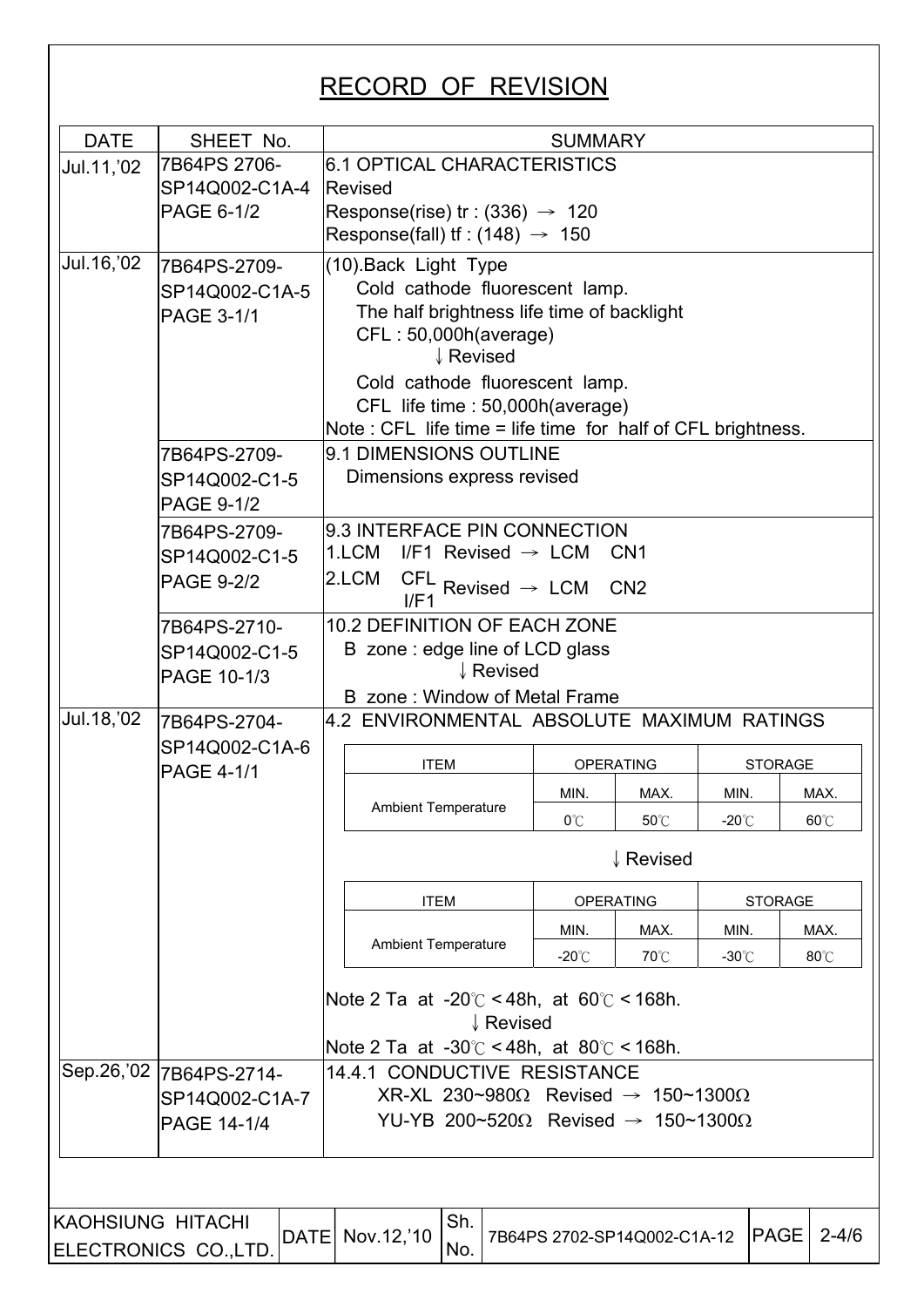| <b>DATE</b>              | SHEET No.                     |          |                                                               | <b>SUMMARY</b>                  |                      |      |             |           |
|--------------------------|-------------------------------|----------|---------------------------------------------------------------|---------------------------------|----------------------|------|-------------|-----------|
|                          | Feb.25,'04 7B64PS 2706-       |          | <b>6.1 OPTICAL CHARACTERISTICS</b>                            |                                 |                      |      |             |           |
|                          | SP14Q002-C1A-8                | Revised  |                                                               |                                 |                      |      |             |           |
|                          | PAGE 6-1/2                    |          | Response Time (Rise) tr: $120 \rightarrow 336$                |                                 |                      |      |             |           |
|                          |                               |          | Response Time (Fall) If : $150 \rightarrow 148$               |                                 |                      |      |             |           |
|                          | 7B64PS 2708-                  |          | 8.3 POWER ON/OFF TIMING SEQUENCE                              |                                 |                      |      |             |           |
|                          | SP14Q002-C1A-8                | Revised  |                                                               |                                 |                      |      |             |           |
|                          | PAGE 8-3/3                    |          | ItDLD min. 200 $\rightarrow$ 50                               |                                 |                      |      |             |           |
|                          |                               |          | ltCH max. 200 $\rightarrow$ 30                                |                                 |                      |      |             |           |
|                          | May.14,'04 7B64PS 2705-       | Added    | 5.1 ELECTRICAL CHARACTERISTICS                                |                                 |                      |      |             |           |
|                          | SP14Q002-C1A-9                |          | <b>ITEM</b>                                                   | <b>SYMBOL</b>                   | MIN.                 | TYP. | <b>MAX</b>  |           |
|                          | Page 5-1/2                    |          | Power Supply Voltage Logic                                    | VDD-VSS                         | 3.2                  | 3.3  | 3.4         |           |
|                          |                               |          |                                                               |                                 | 21.0                 | 22.0 | 23.0        |           |
|                          |                               |          | Recommend LC Driving Voltage   VDD-VO                         |                                 | 20.0                 | 21.0 | 22.0        |           |
|                          |                               |          |                                                               |                                 | 19.0                 | 20.0 | 21.0        |           |
|                          | 7B64PS 2705-                  |          | 5.2 ELECTRICAL CHARACTERISTICS OF BACKLIGHT                   |                                 |                      |      |             |           |
|                          | SP14Q002-C1A-9                | Canceled |                                                               |                                 |                      |      |             |           |
|                          | Page 5-2/2                    |          | Note 5: When ICFL is used over 5.5 mA, it may cause uneven    |                                 |                      |      |             |           |
|                          |                               |          | contrast near CFL location, due to heart dispersion from CFL. |                                 |                      |      |             |           |
|                          | 7B64PS 2706-                  |          | 6.2 OPTICAL CHARACTERISTICS OF BACKLIGHT                      |                                 |                      |      |             |           |
|                          | SP14Q002-C1A-9                | Added    | The LCD driving voltage should be adjusted at the voltage     |                                 |                      |      |             |           |
|                          | Page 6-2/2                    |          | where the peak contrast is obtained.                          |                                 |                      |      |             |           |
|                          | 7B64PS 2710-                  |          | 10.1 APPEARANCE INSPECTION CONDITION                          |                                 |                      |      |             |           |
|                          | SP14Q002-C1A-9                |          | Revised $45^{\circ}$ $\rightarrow$ 25°                        |                                 |                      |      |             |           |
|                          | Page 10-1/3                   |          |                                                               |                                 |                      |      |             |           |
|                          |                               |          | 14.1.2 OPERATING CONDITIONS                                   |                                 |                      |      |             |           |
|                          | 7B64PS2714                    |          | Revised Operating Voltage : 5VDC→5.0 /3.3 VDC                 |                                 |                      |      |             |           |
|                          | SP14Q002-C1A-9                |          |                                                               |                                 |                      |      |             |           |
|                          | Page 14-1/4                   |          |                                                               |                                 |                      |      |             |           |
|                          | May.13,'08 7B64PS2714         |          | 14.1.2 OPERATING CONDITIONS                                   |                                 |                      |      |             |           |
|                          | SP14Q002-C1A-10               | Changed  |                                                               |                                 |                      |      |             |           |
|                          | Page 14-1/4                   |          | <b>ITEM</b>                                                   |                                 | <b>SPECIFICATION</b> |      |             |           |
|                          |                               |          | <b>Actuation Force</b>                                        | 80g max. (R8, Silicone rubber)  |                      |      |             |           |
|                          |                               |          |                                                               |                                 |                      |      |             |           |
|                          |                               |          | <b>ITEM</b>                                                   |                                 | <b>SPECIFICATION</b> |      |             |           |
|                          |                               |          | <b>Actuation Force</b>                                        | 1.2N max. (R8, Silicone rubber) |                      |      |             |           |
|                          | Mar.06,'09 7B64PS 2712        |          | 12. DESIGNATION OF LOT MARK                                   |                                 |                      |      |             |           |
|                          | SP14Q002-C1A-11               |          | Revised reversion from $REV -$ to $REV.B$                     |                                 |                      |      |             |           |
|                          | PAGE 12-1/1                   |          |                                                               |                                 |                      |      |             |           |
|                          |                               |          |                                                               |                                 |                      |      |             |           |
|                          |                               |          |                                                               |                                 |                      |      |             |           |
| <b>KAOHSIUNG HITACHI</b> |                               |          | Sh.                                                           |                                 |                      |      |             |           |
|                          | DATE<br>ELECTRONICS CO., LTD. |          | Nov.12,'10<br>No.                                             | 7B64PS 2702-SP14Q002-C1A-12     |                      |      | <b>PAGE</b> | $2 - 5/6$ |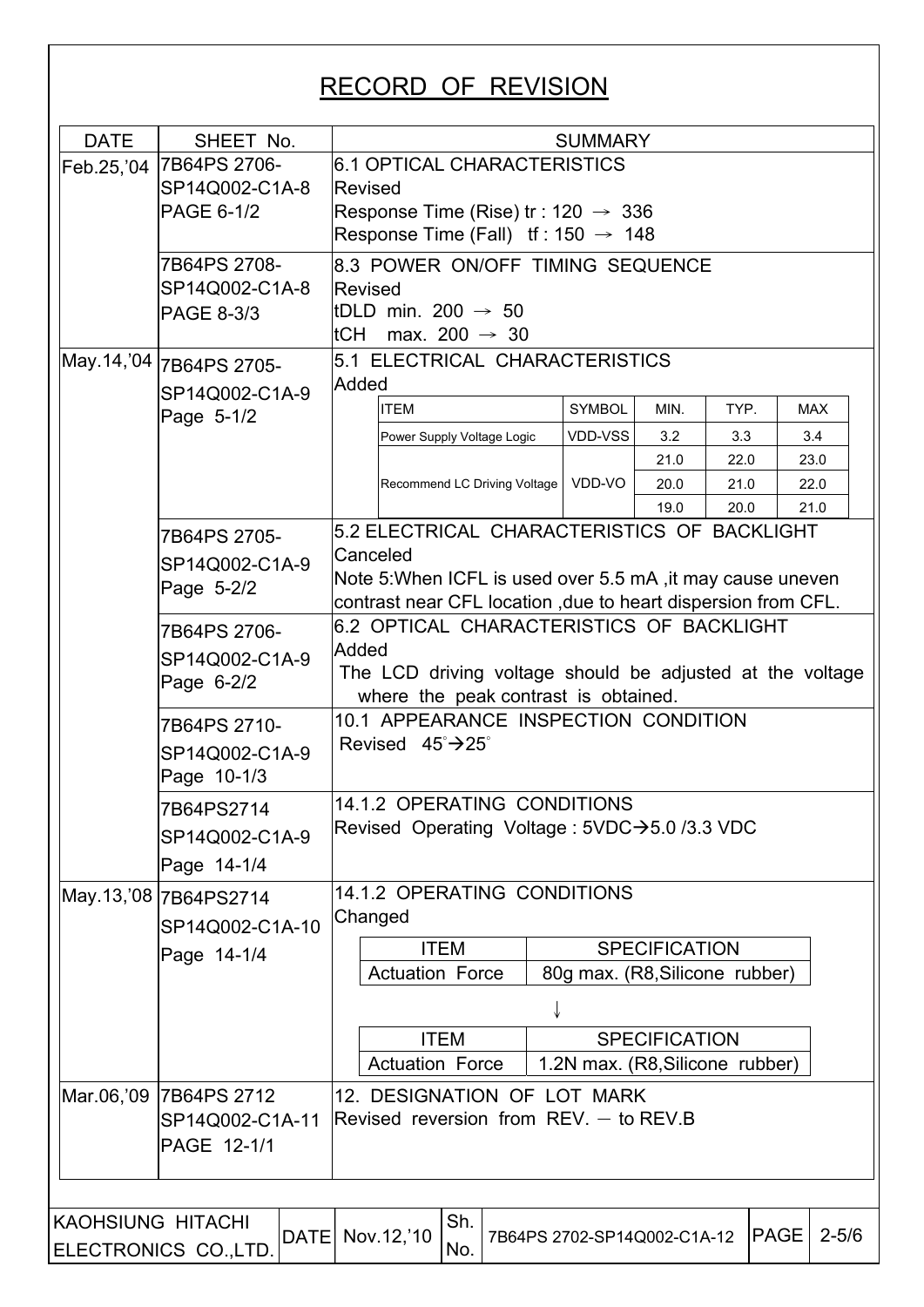| <b>DATE</b>       | SHEET No.                       |              |            |     | <b>SUMMARY</b>                                                                                     |      |           |
|-------------------|---------------------------------|--------------|------------|-----|----------------------------------------------------------------------------------------------------|------|-----------|
| Nov.12,'10        | 7B64PS 2714-<br>SP14Q002-C1A-12 |              |            |     | 14.6 APPEARANCE SPECIFICATION<br>Changed: Blistering Puffiness 0.4mm max. $\rightarrow$ 0.6mm max. |      |           |
|                   | PAGE 14-4/4                     |              |            |     |                                                                                                    |      |           |
|                   |                                 |              |            |     |                                                                                                    |      |           |
|                   |                                 |              |            |     |                                                                                                    |      |           |
|                   |                                 |              |            |     |                                                                                                    |      |           |
|                   |                                 |              |            |     |                                                                                                    |      |           |
|                   |                                 |              |            |     |                                                                                                    |      |           |
|                   |                                 |              |            |     |                                                                                                    |      |           |
|                   |                                 |              |            |     |                                                                                                    |      |           |
|                   |                                 |              |            |     |                                                                                                    |      |           |
|                   |                                 |              |            |     |                                                                                                    |      |           |
|                   |                                 |              |            |     |                                                                                                    |      |           |
|                   |                                 |              |            |     |                                                                                                    |      |           |
|                   |                                 |              |            |     |                                                                                                    |      |           |
|                   |                                 |              |            |     |                                                                                                    |      |           |
|                   |                                 |              |            |     |                                                                                                    |      |           |
|                   |                                 |              |            |     |                                                                                                    |      |           |
|                   |                                 |              |            |     |                                                                                                    |      |           |
|                   |                                 |              |            |     |                                                                                                    |      |           |
|                   |                                 |              |            |     |                                                                                                    |      |           |
|                   |                                 |              |            |     |                                                                                                    |      |           |
|                   |                                 |              |            |     |                                                                                                    |      |           |
|                   |                                 |              |            |     |                                                                                                    |      |           |
|                   |                                 |              |            |     |                                                                                                    |      |           |
|                   |                                 |              |            |     |                                                                                                    |      |           |
|                   |                                 |              |            |     |                                                                                                    |      |           |
|                   |                                 |              |            |     |                                                                                                    |      |           |
|                   |                                 |              |            |     |                                                                                                    |      |           |
|                   |                                 |              |            |     |                                                                                                    |      |           |
|                   |                                 |              |            |     |                                                                                                    |      |           |
|                   |                                 |              |            |     |                                                                                                    |      |           |
|                   |                                 |              |            |     |                                                                                                    |      |           |
|                   |                                 |              |            |     |                                                                                                    |      |           |
|                   |                                 |              |            |     |                                                                                                    |      |           |
|                   |                                 |              |            |     |                                                                                                    |      |           |
|                   |                                 |              |            |     |                                                                                                    |      |           |
| KAOHSIUNG HITACHI |                                 |              |            | Sh. |                                                                                                    |      |           |
|                   | ELECTRONICS CO., LTD.           | $ $ DATE $ $ | Nov.12,'10 | No. | 7B64PS 2702-SP14Q002-C1A-12                                                                        | PAGE | $2 - 6/6$ |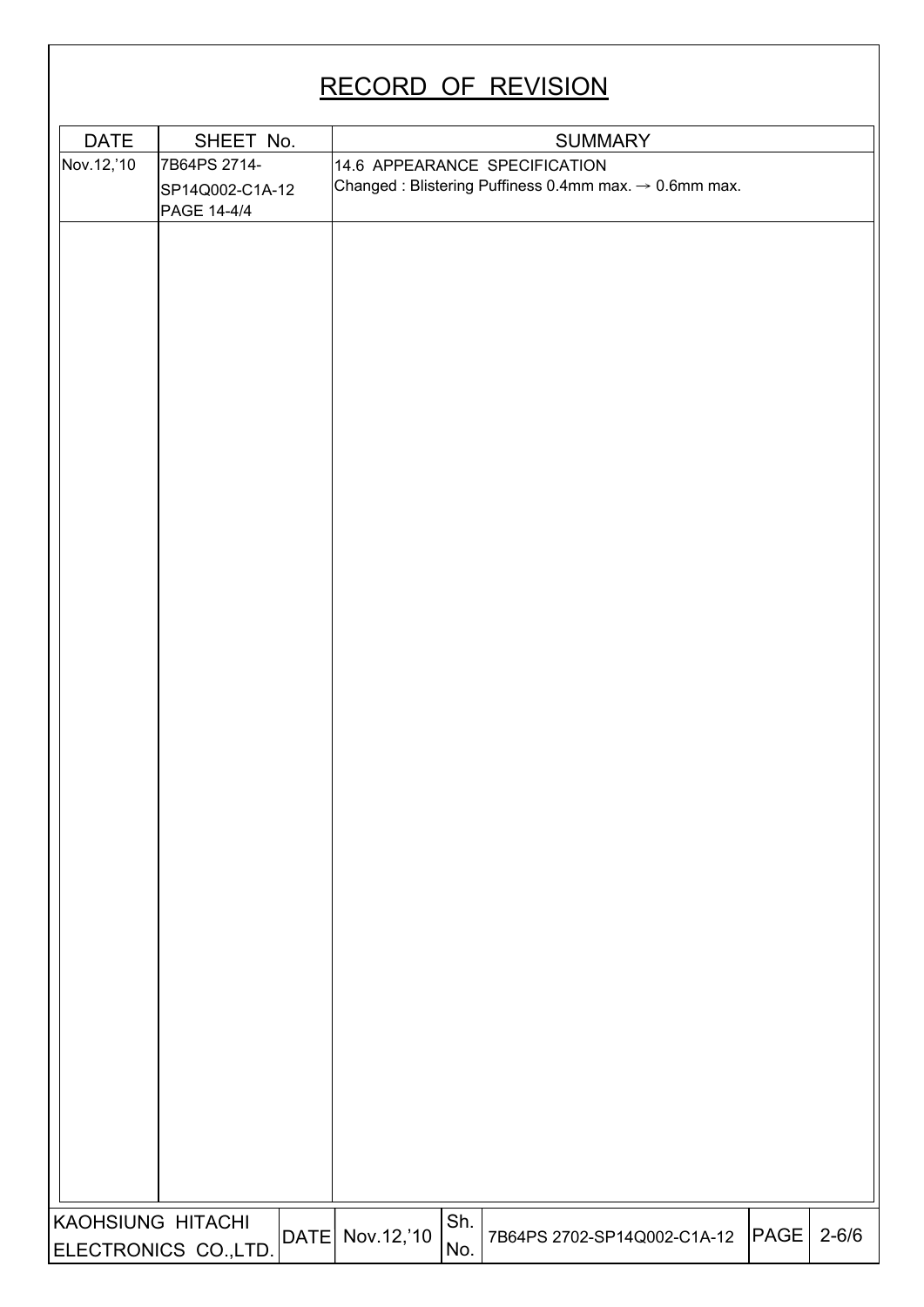### 3. GENERAL SPECIFICATIONS

I

| (1)  | Part Name               | SP14Q002-C1A                                       |
|------|-------------------------|----------------------------------------------------|
| (2)  | Module Size             | 167.0(W)mm×109.0(H)mm×11.4(D)mm(max.)              |
| (3)  | Effective Display Area  | 120(W)mm min. $\times$ 89(H)mm min.                |
| (4)  | Dot Size                | $0.345(W)$ min. $\times$ 0.345(H)min.              |
| (5)  | Dot Pitch               | $0.360(W)$ mm × 0.360(H)mm                         |
| (6)  | Dot Number (Resolution) | 320 (W) $\times$ 240 (H) dots                      |
| (7)  | Duty Ratio              | 1/240                                              |
|      | (8) LCD Type            | Transmissive type F-STN                            |
|      |                         | With glare type upper polarizer                    |
|      | (9) Viewing Direction   | 6 O'clock                                          |
|      | (10) Back Light Type    | Cold cathode fluorescent lamp.                     |
|      |                         | CFL life time : 50,000h (average)                  |
|      |                         | Note : CFL life time $=$ life time for half of CFL |
|      |                         | brightness.                                        |
| (11) | <b>Touch Panel</b>      | Analog resistive                                   |
|      |                         | Transparency: 76% min.                             |
|      |                         | Surface type: anti glare                           |
|      |                         |                                                    |

| IKAOHSIUNG HITACHI   | DATE  Nov.12,'10 | 17B64PS 2703-SP14Q002-C1A-12 PAGE 3-1/1 |  |
|----------------------|------------------|-----------------------------------------|--|
| ELECTRONICS CO.,LTD. |                  |                                         |  |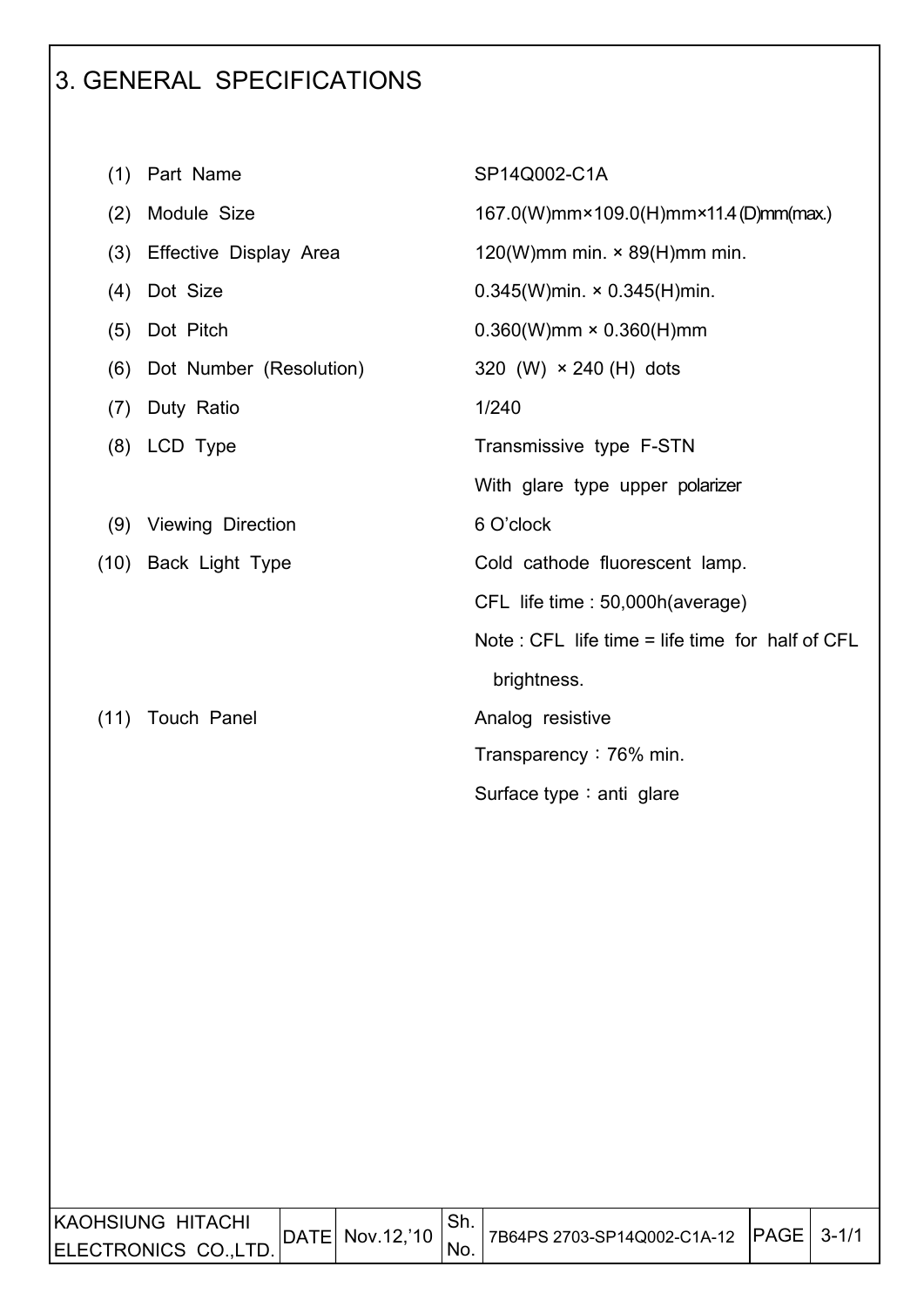### 4. ABSOLUTE MAXIMUM RATINGS

|                             | 4.1 ELECTRICAL ABSOLUTE MAXIMUM RATINGS |        |           |    |              |  |  |  |
|-----------------------------|-----------------------------------------|--------|-----------|----|--------------|--|--|--|
| <b>ITEM</b>                 | <b>SYMBOL</b>                           | MIN.   | MAX.      |    | UNIT COMMENT |  |  |  |
| Power Supply for Logic      | <b>VDD-VSS</b>                          | 0      | 6.0       |    |              |  |  |  |
| Power Supply for LC Driving | <b>VDD-VEE</b>                          | 0      | 27.5      | V  |              |  |  |  |
| Input Signal Voltage        | Vi                                      | $-0.3$ | $VDD+0.3$ | V  | Note 1       |  |  |  |
| Input Signal Current        |                                         | 0      |           | Α  |              |  |  |  |
| Static Electricity          | VESD <sub>0</sub>                       |        | ±100      | V  | Note $2,3,4$ |  |  |  |
|                             | VESD1                                   |        | ±10       | kV | Note 2,3,5   |  |  |  |

Note 1 DISP.OFF , FRAME , LOAD , CP , D0~D3.

I

Note 2 Make certain you are grounded when handling LCM.

Note 3 Energy storage capacitance 200pF, discharge resistance  $250\Omega$  Ta=25°C, 60%RH. Note 4 Contact discharge to I/F connector pins.

Note 5 Contact discharge to front metal bezel.

#### 4.2 ENVIRONMENTAL ABSOLUTE MAXIMUM RATINGS

| <b>ITEM</b>         | <b>OPERATING</b> |                      |                  | <b>STORAGE</b>           | <b>OMMNT</b>                   |
|---------------------|------------------|----------------------|------------------|--------------------------|--------------------------------|
|                     | MIN.             | MAX.                 | MIN.             | MAX.                     |                                |
| Ambient Temperature | -20 $^{\circ}$ C | $70^{\circ}$ C       | -30 $^{\circ}$ C | $80^{\circ}$ C           | Note 2,3,7                     |
| Humidity            | <b>Note</b>      |                      |                  | Note 1                   | <b>Without Condensation</b>    |
|                     |                  | 2.45m/s <sup>2</sup> |                  | 11.76 $m/s^2$            |                                |
| Vibration           |                  | (0.25G)              |                  | (1.2G)                   | Note 4                         |
|                     |                  |                      |                  | Note 5                   | 1h max.                        |
|                     |                  | $29.4 \text{m/s}^2$  |                  | $490.0$ m/s <sup>2</sup> |                                |
| Shock               |                  | (3 G)                |                  | (50 G)                   | $X \cdot Y \cdot Z$ Directions |
|                     |                  |                      |                  | Note 5                   |                                |
| Corrosive Gas       | Not Acceptable   |                      | Not Acceptable   |                          |                                |

Note 1 Ta $\leq$  40°C : 85%RH max.

Ta>40°C : Absolute humidity must be lower than the humidity of 85%RH at 40°C Note 2 Ta at  $-30^{\circ}$ C ------< 48h, at  $80^{\circ}$ C < 168h.

 Note 3 Background color changes slightly depending on ambient temperature. This phenomenon is reversible.

Note 4 5Hz~100Hz (Except resonance frequency)

Note 5 This module should be operated normally after finish the test.

Note 6 When LCM will be operated at  $0^{\circ}$ . the life time of CFL will be reduced.

Please make sure that characteristics of the inverter meet the CFL specification. Note 7 Operation temp not include CFL & touch panel.

| IKAOHSIUNG HITACHI   |                           |     |                                           |  |
|----------------------|---------------------------|-----|-------------------------------------------|--|
| ELECTRONICS CO.,LTD. | $ DATE $ Nov.12, 10 $ $ , | No. | 17B64PS 2704-SP14Q002-C1A-12 PAGE   4-1/1 |  |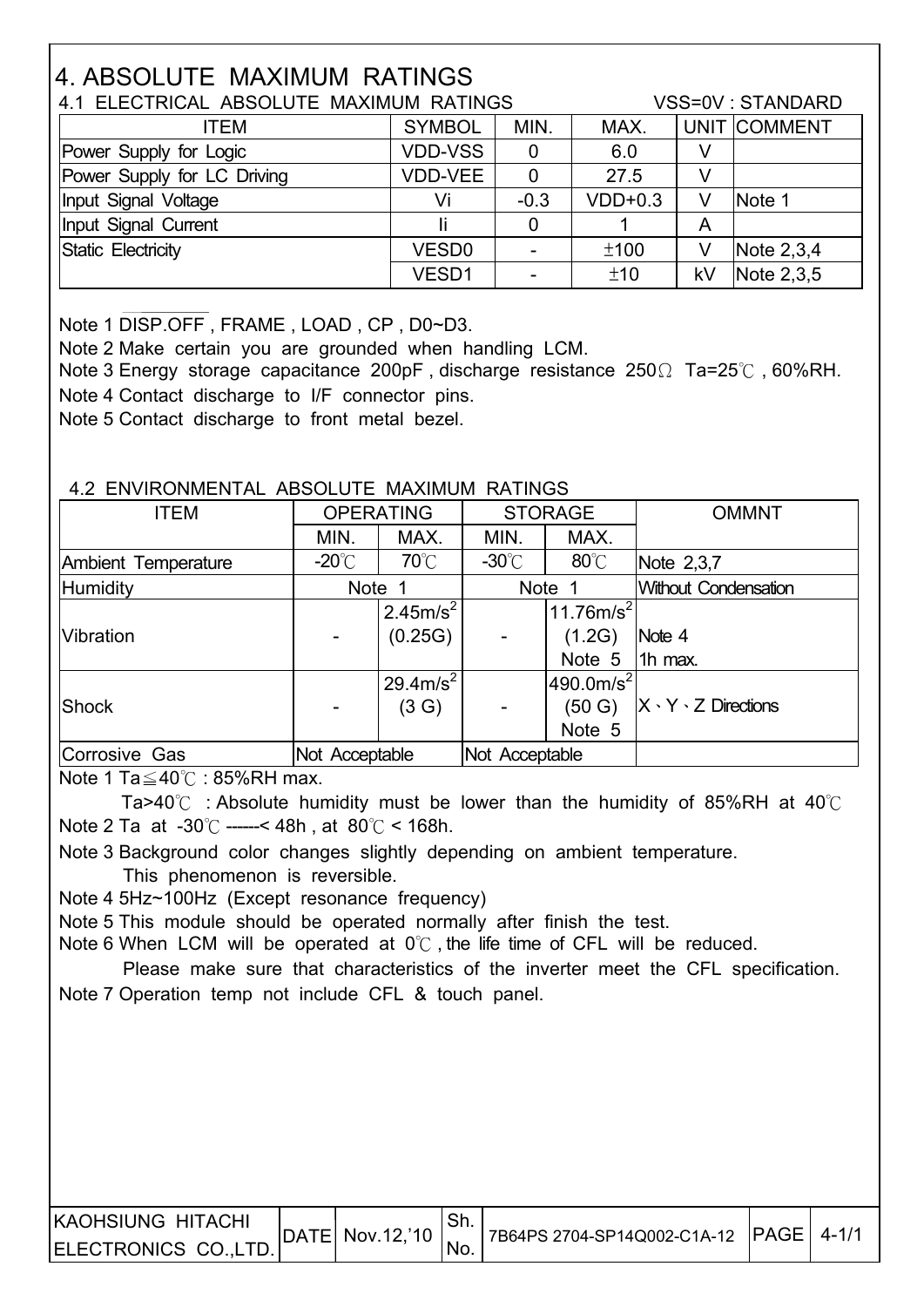#### 5. ELECTRICAL CHARACTERISTICS 5.1 ELECTRICAL CHARACTERISTICS

| T LLLUTNUAL UTANAUTLINOTIUS   |                |                                           |          |         |            |             |  |  |  |  |  |
|-------------------------------|----------------|-------------------------------------------|----------|---------|------------|-------------|--|--|--|--|--|
| ITEM                          | <b>SYMBOL</b>  | <b>CONDITION</b>                          | MIN.     | TYP.    | MAX.       | <b>UNIT</b> |  |  |  |  |  |
| Power Supply Voltage          | <b>VDD-VSS</b> |                                           | 4.75     | 5.0     | 5.25       | $\vee$      |  |  |  |  |  |
| for Logic                     |                |                                           | 3.2      | 3.3     | 3.4        |             |  |  |  |  |  |
| Power Supply Voltage          | <b>VEE-VSS</b> |                                           | $-23.1$  | $-22.0$ | $-20.9$    | V           |  |  |  |  |  |
| for LC Driving                |                |                                           |          |         |            |             |  |  |  |  |  |
| Input Signal Voltage          | Vi             | H LEVEL                                   | 0.8VDD   | ۰       | <b>VDD</b> | V           |  |  |  |  |  |
| Note 1                        |                | L LEVEL                                   | $\Omega$ |         | 0.2VDD     | V           |  |  |  |  |  |
| Power Supply Current          | <b>IDD</b>     | VDD-VSS=5.0V                              |          | 6.0     |            | mA          |  |  |  |  |  |
| for Logic Note 2              |                | <b>VEE-VSS=-22.0V</b>                     |          |         |            |             |  |  |  |  |  |
| Power Supply Current          | <b>IEE</b>     | VDD-VSS=5.0V                              |          | 5.0     |            | mA          |  |  |  |  |  |
| for LC Driving Note 2         |                | <b>VEE-VSS=-22.0V</b>                     |          |         |            |             |  |  |  |  |  |
| Recommended LC                |                | Ta= $0^{\circ}$ C, $\neq 0^{\circ}$       | 21.0     | 22.0    | 23.0       | V           |  |  |  |  |  |
| Driving Voltage               | VDD-V0         | Ta=25 $^{\circ}$ C, $\phi$ = 0 $^{\circ}$ | 20.0     | 21.0    | 22.0       | $\vee$      |  |  |  |  |  |
| Note 3                        |                | Ta=50 $^{\circ}$ C, $\phi$ = 0 $^{\circ}$ | 19.0     | 20.0    | 21.0       | V           |  |  |  |  |  |
| <b>FRAME Frequency Note 4</b> | <b>fFRAME</b>  |                                           | 70       | 75      | 80         | Hz          |  |  |  |  |  |

Note 1 DISP.OFF , FRAME , LOAD , CP , D0~D3.

 $\overline{\phantom{a}}$ 

 $\overline{\phantom{a}}$ 

Note 3 : Recommended LC driving voltage may fluctuate about  $\pm$ 1.0V by each module. Test pattern is all "Q"

Note 4 : Please set the frame frequency so as to avoid flicker and rippling on the display.

#### 5.2 ELECTRICAL CHARACTERISTICS OF BACKLIGHT

| <b>ITEM</b>                | <b>SYMBOL</b> | MIN. | TYP.           | MAX.                     | <b>UNIT</b> | <b>NOTE</b> |
|----------------------------|---------------|------|----------------|--------------------------|-------------|-------------|
| Lamp Voltage               | VL            |      | (300)          | $\overline{\phantom{a}}$ | <b>Vrms</b> | Ta=25 $°C$  |
| Frequency                  | fL            |      | 70             | 85                       | <b>kHz</b>  | Ta=25 $°C$  |
| Lamp Current               | IL            | 4    | 5              | 6                        | mArms       | Ta=25 $°C$  |
| Starting Discharge Voltage | VS            | 1000 | $\blacksquare$ | $\overline{\phantom{a}}$ | <b>Vrms</b> | Ta=25 $°C$  |

| IKAOHSIUNG HITACHI   |                 |                                            |  |
|----------------------|-----------------|--------------------------------------------|--|
| ELECTRONICS CO.,LTD. | DATE Nov.12,'10 | 7B64PS 2705-SP14Q002-C1A-12   PAGE   5-1/2 |  |

Note 2 : FLM=75Hz , test pattern is all "Q". VDD-V0=21.0V, Ta=25 $°C$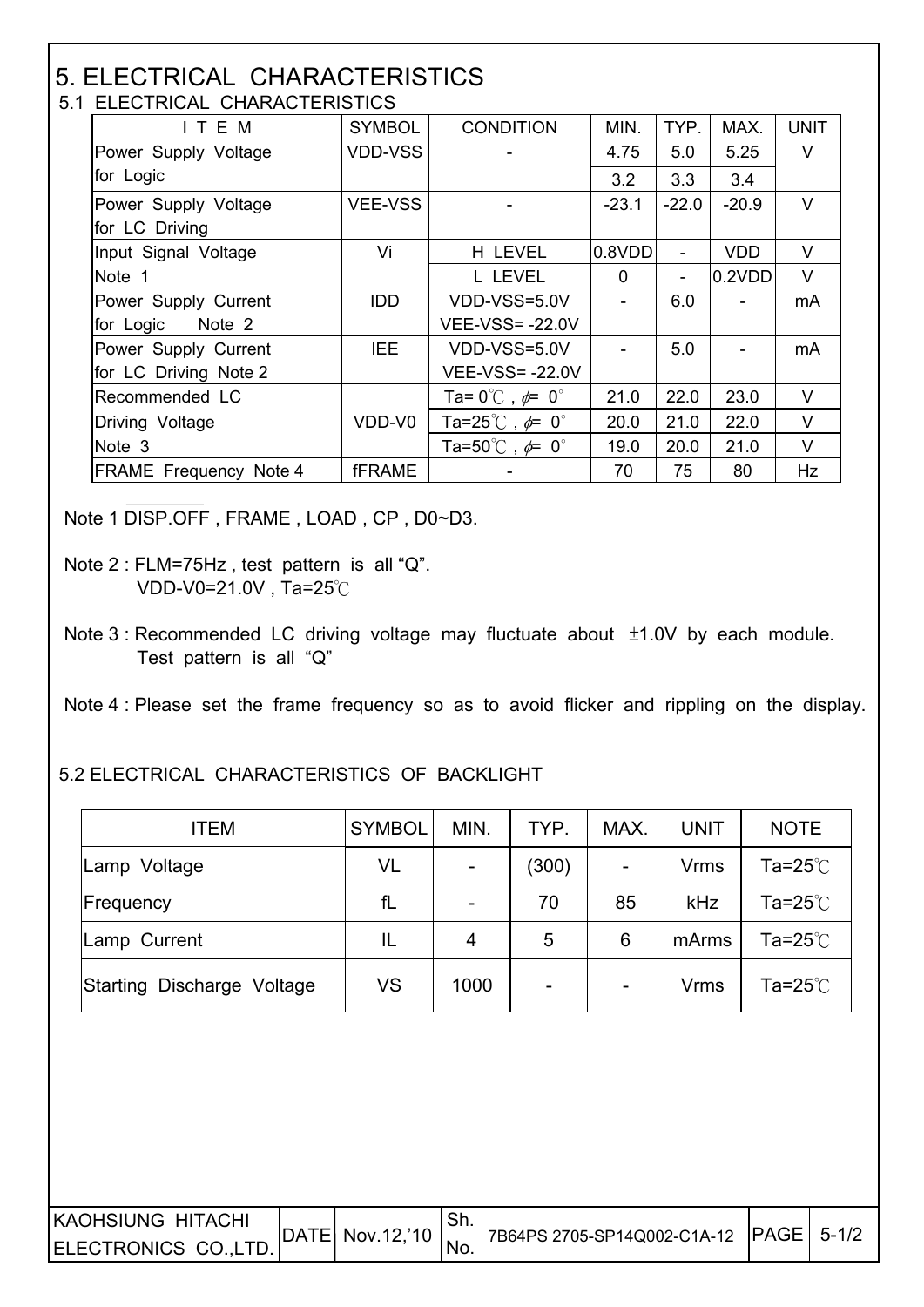Note 1 : Please make sure that your inverter is designed to meet the above specifications.

- Note 2 : Starting discharge voltage is increased when LCM is operating at lower temperature, please check the characteristics of your inverter, so as to ensure discharge at low temperature.
- Note 3 : Average life time of CFL will be decreased when LCM is operating at lower temperature.

 $\overline{\phantom{a}}$ 

 $\overline{\phantom{a}}$ 

 Note 4 : Lower driving frequency of CFL inverter may cause mechanical noise of the backlight system . Before designing the inverter , please consider the driving frequency of noise .

| KAOHSIUNG HITACHI     |                  |     |                                         |  |
|-----------------------|------------------|-----|-----------------------------------------|--|
| ELECTRONICS CO., LTD. | DATE  Nov.12,'10 | NG. | 17B64PS 2705-SP14Q002-C1A-12 PAGE 5-2/2 |  |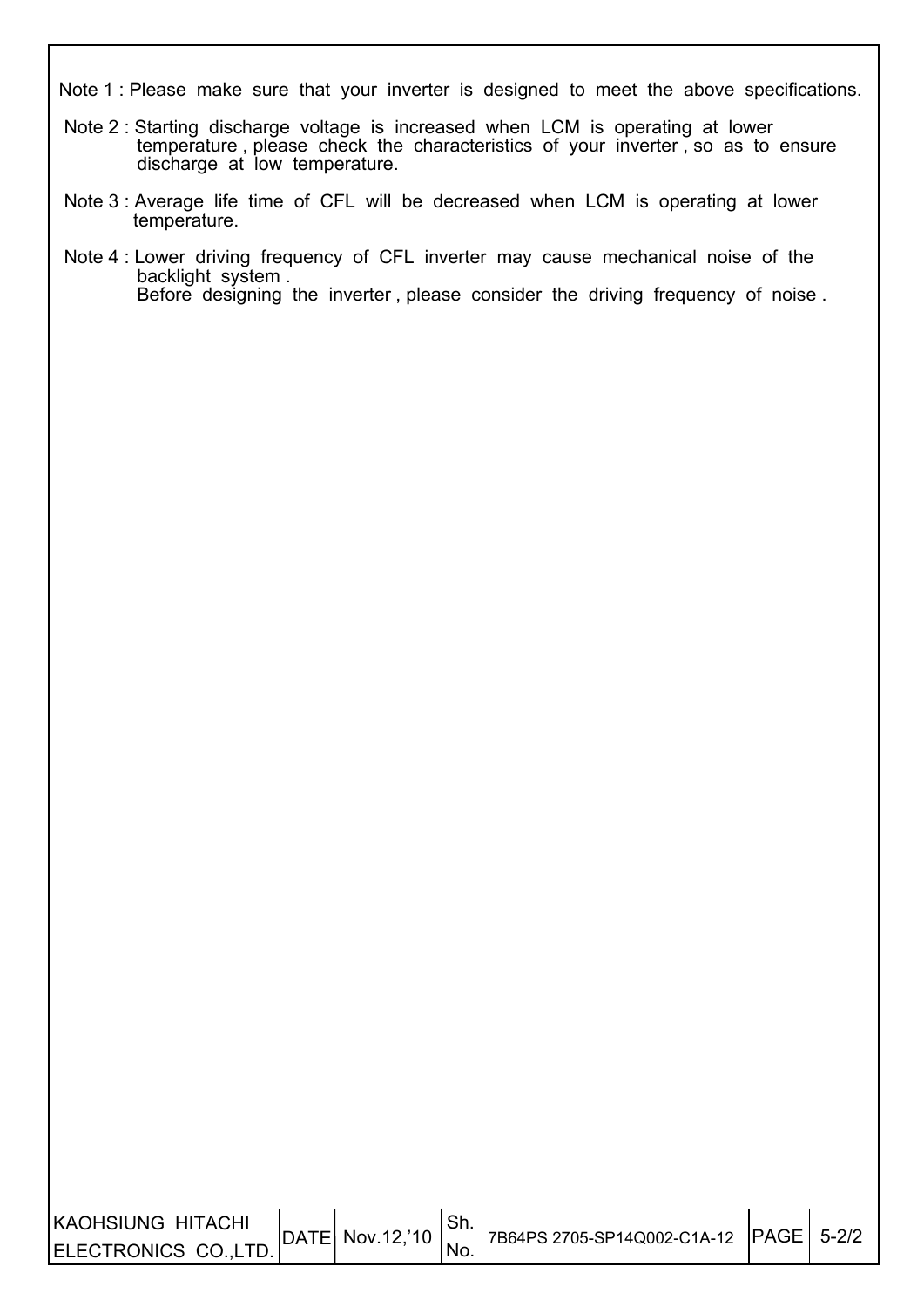### 6. OPTICAL CHARACTERISTICS

|                      | 6.1 OPTICAL CHARACTERISTICS OF LCD |                                            |      |                  |       |                          | Ta=25 $\degree$ C(Backlight on) |
|----------------------|------------------------------------|--------------------------------------------|------|------------------|-------|--------------------------|---------------------------------|
| ITEM                 |                                    | SYMBOL CONDITIONAL                         | MIN. | $^{\prime}$ TYP. | IMAX. | <b>UNIT</b>              | <b>NOTE</b>                     |
| Viewing Area         | $\phi$ 2- $\phi$ 1                 | $K \geq 2.0$                               |      | 40               |       | deg                      | 1,2                             |
| Contrast Ratio       |                                    | $\theta = 0^{\circ}$<br>$\phi = 0^{\circ}$ |      | 25               |       | $\overline{\phantom{0}}$ | 3                               |
| Response Time (Rise) |                                    | $\theta = 0^\circ$<br>$\phi = 0^{\circ}$   |      | 336              |       | ms                       |                                 |
| Response Time (Fall) |                                    | $\phi$ =0 $^{\circ}$<br>$\theta = 0^\circ$ |      | 148              |       | ms                       |                                 |

I

Note 1. Definition of  $\theta$  and  $\phi$  Note 3. Definition of contrast "K" (Measure condition by HITACHI)

Brightness on non-selected dot (B2)

 $K =$  Brightness on selected dot  $(B1)$ 









(B1)



Note 4. Definition of optical response

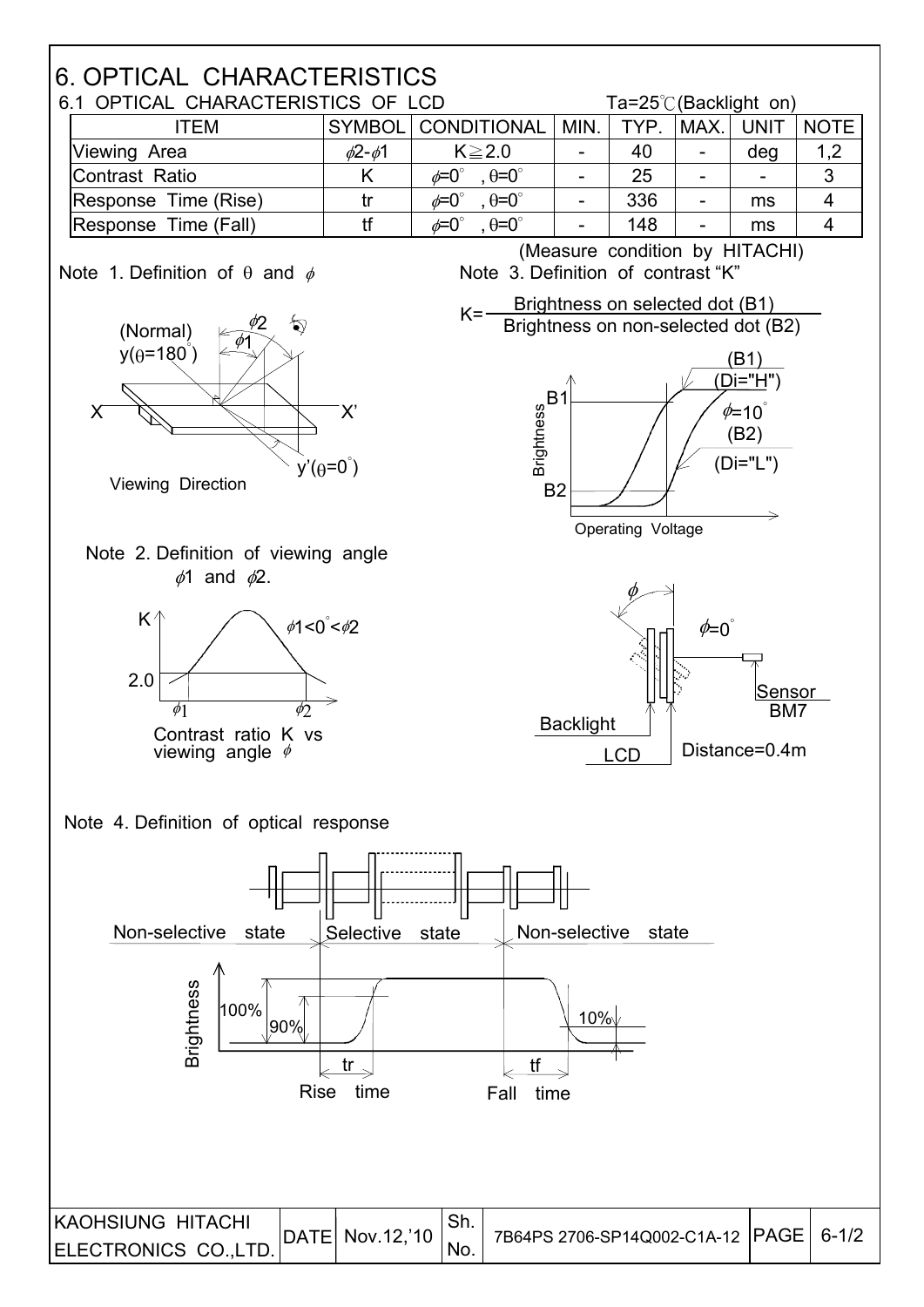#### 6.2 OPTICAL CHARACTERISTICS OF BACKLIGHT

| ITEM                         | MIN.            | TYP. | MAX. | <b>UNIT</b>       | <b>NOTE</b>    |
|------------------------------|-----------------|------|------|-------------------|----------------|
|                              |                 | 110  |      | cd/m <sup>2</sup> | $IL = 5mA$     |
| <b>Brightness</b>            |                 |      |      |                   | Note $1,2$     |
| Rise Time                    |                 | 5    |      | minute            | $IL = 5mA$     |
|                              | $\qquad \qquad$ |      |      |                   | Brightness 80% |
| <b>Brightness Uniformity</b> | -               |      | ±30  | $\%$              | Note $1,3$     |

CFL : Initial, Ta=25°C

 $\overline{\phantom{a}}$ 

 $\overline{\phantom{a}}$ 

Display data should be all "ON".

 The LCD driving voltage should be adjusted at the voltage where the peak contrast is obtained.

Note 1 Measurement after 10 minutes of CFL operating.

Note 2 Brightness control : 100%

Note 3 Measure of the following 9 places on the display.

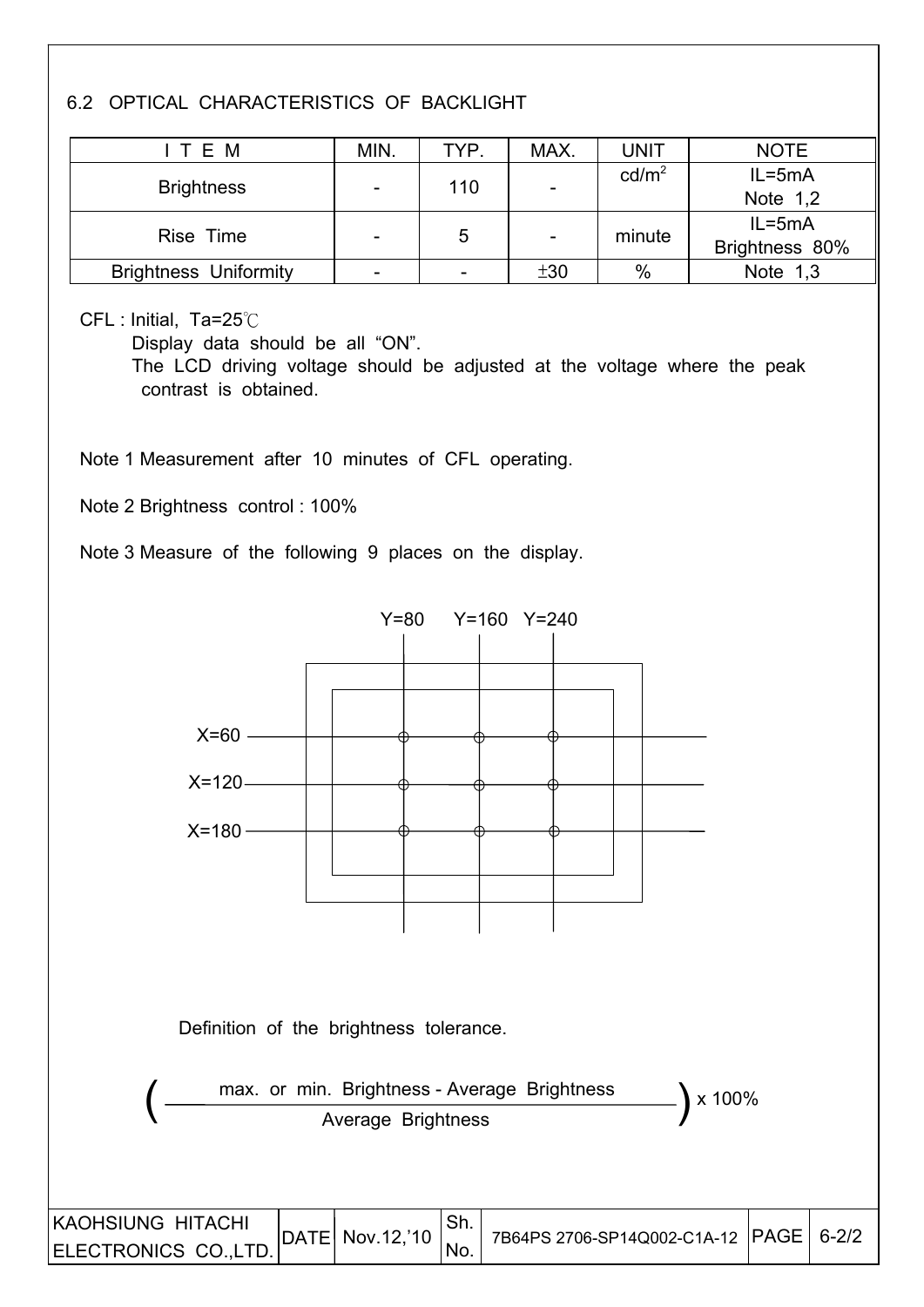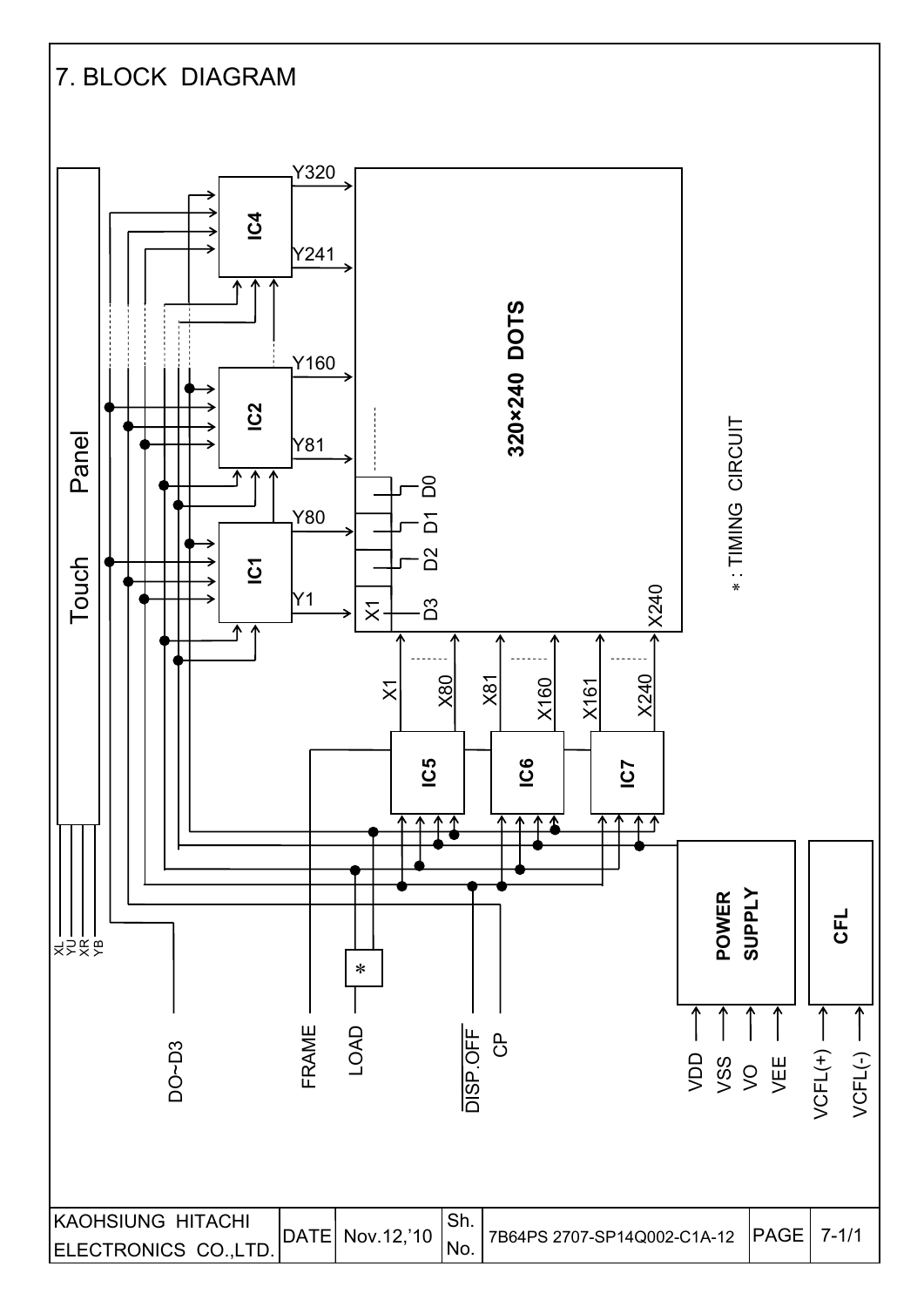## 8. INTERFACE TIMING CHART

8.1 INTERFACE TIMING CHART

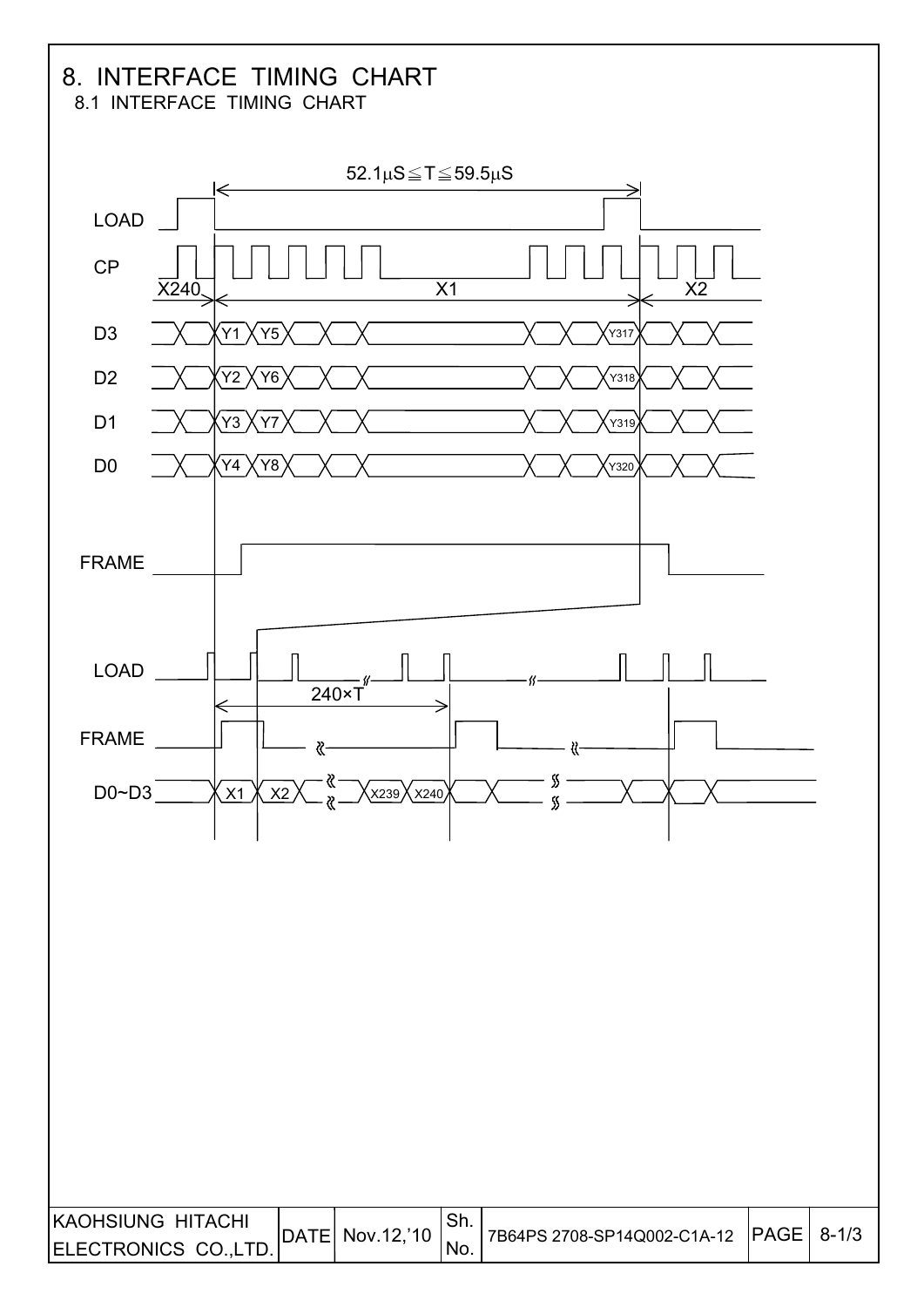#### 8.2 TIMING CHARACTERISTICS

 $\overline{\phantom{a}}$ 

| <b>ITEM</b>           | <b>SYMBOL</b> | MIN. | TYP.                     | MAX. | <b>UMIT</b> |
|-----------------------|---------------|------|--------------------------|------|-------------|
| Clock frequency       | fCP           |      | -                        | 6.5  | <b>MHz</b>  |
| Clock pulse width     | tW            | 45   |                          |      | ns          |
| Clock rise, fall time | $tr$ , $tf$   |      |                          | 15   | ns          |
| Data set up time      | tDSU          | 30   | $\overline{\phantom{0}}$ |      | ns          |
| Data hold time        | tDHD          | 30   | -                        |      | ns          |
| Load set up time      | tLSU          | 80   |                          |      | ns          |
| Load clock time       | tLC           | 120  |                          |      | ns          |
| "FRAME" set up time   | tSETUP        | 100  | $\overline{\phantom{0}}$ |      | ns          |
| "FRAME" hold time     | <b>tHOLD</b>  | 100  | $\overline{\phantom{0}}$ |      | ns          |
| "LOAD" pulse width    | tWC           | 125  |                          |      | ns          |



| KAOHSIUNG HITACHI    | DATE  Nov.12,'10 | <sup>1</sup> 7B64PS 2708-SP14Q002-C1A-12 PAGE 8-2/3 |  |
|----------------------|------------------|-----------------------------------------------------|--|
| ELECTRONICS CO.,LTD. |                  |                                                     |  |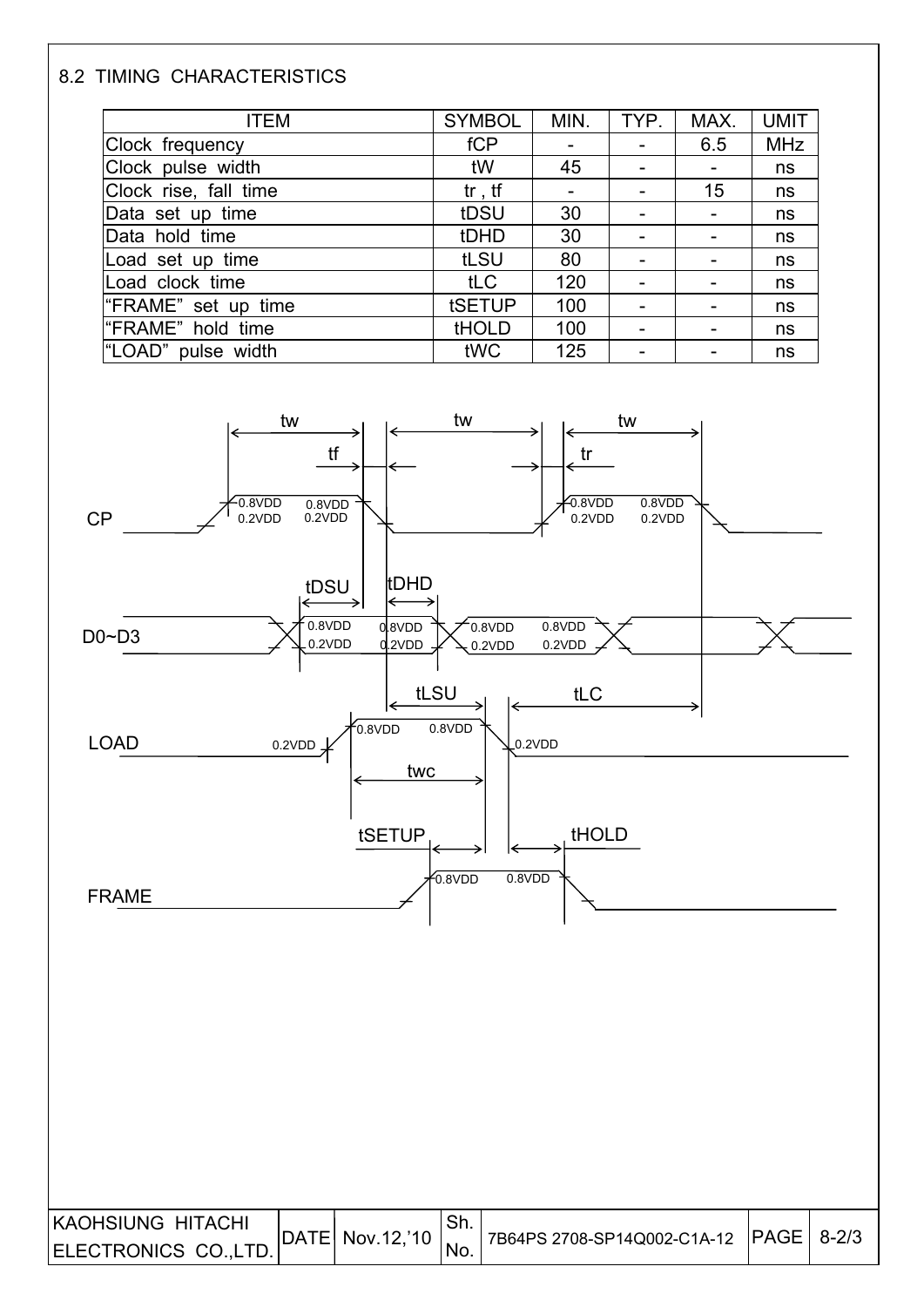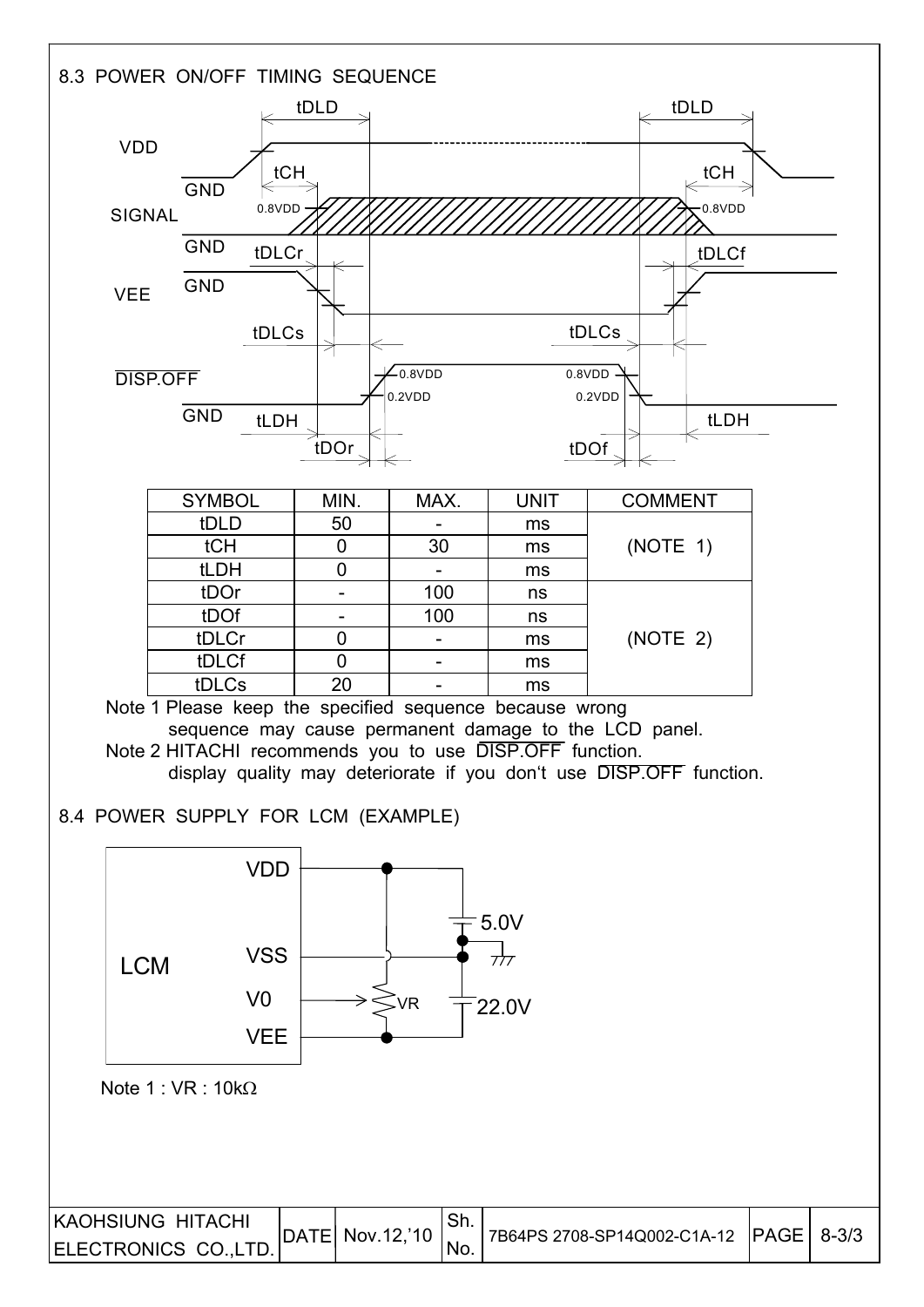#### 9. OUTLINE DIMENSIONS 9.1 OUTLINE DIMENSIONS

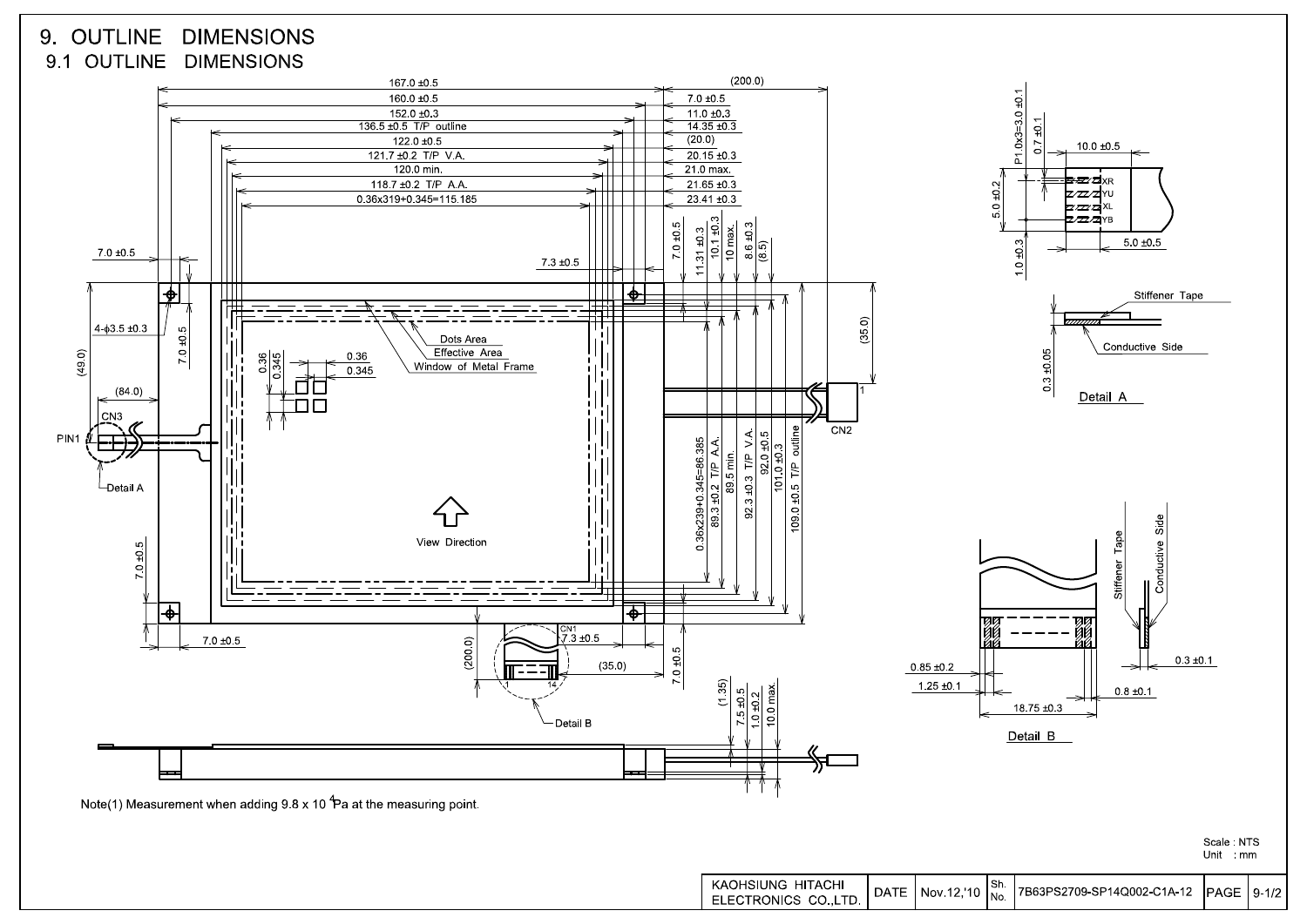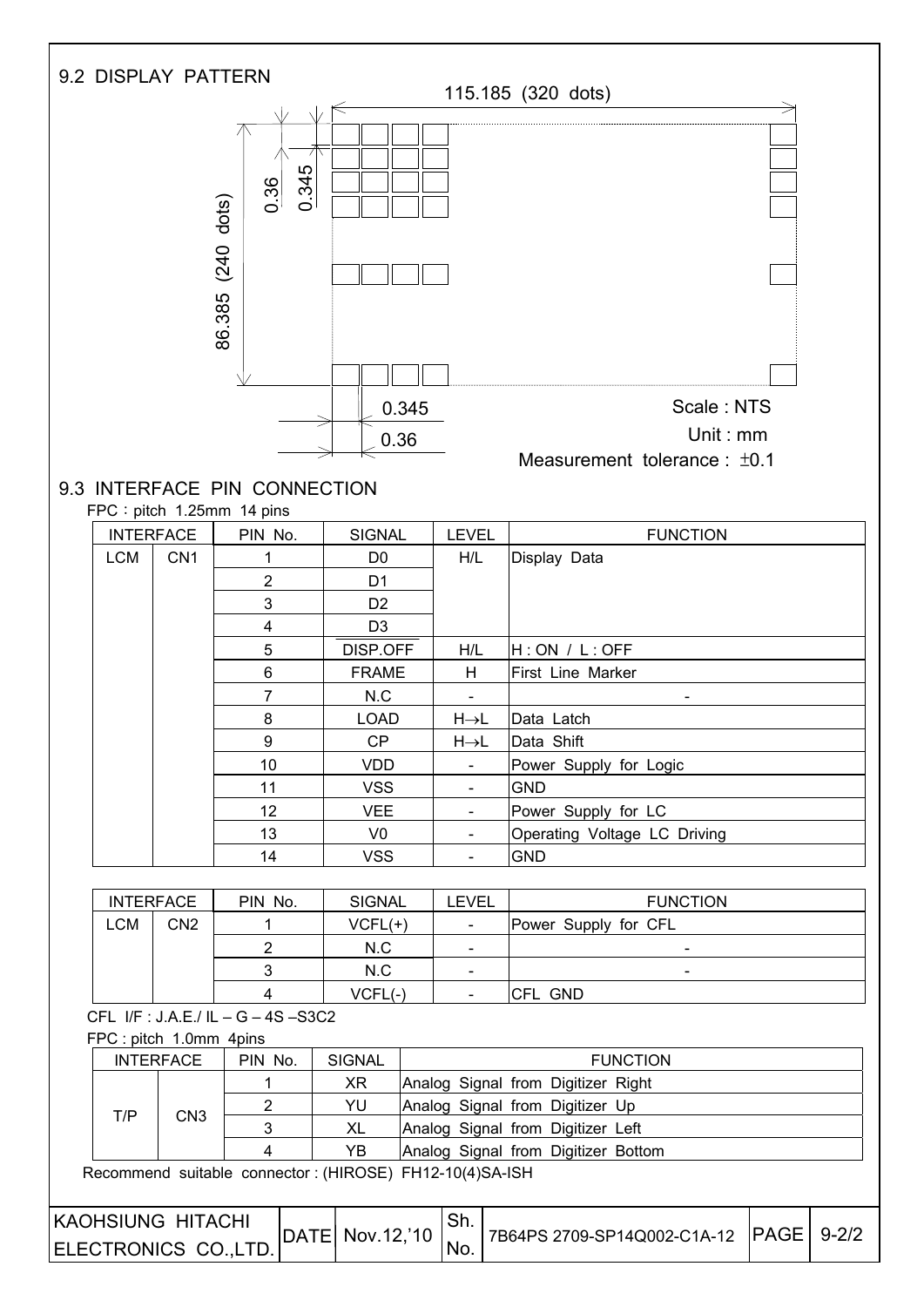### 10. APPEARANCE STANDARD

10.1 APPEARANCE INSPECTION CONDITION

- Visual inspection should be done under the following condition.
- (1) The inspection should be done under in the dark room.
- (2) The CFL should be lighted with the prescribed inverter.
- (3) The distance between eyes of an inspector and the LCD module is 25cm.
- (4) The viewing zone is shown the figure .

Viewing angle  $\leq$  25 $\degree$ 

I



#### 10.2 DEFINITION OF EACH ZONE

- A zone : Within the effective area specified at page 9-1/2 of this document.
- B zone : Area between the window of metal frame and the effective area line specified at page 9-1/2 of this document.

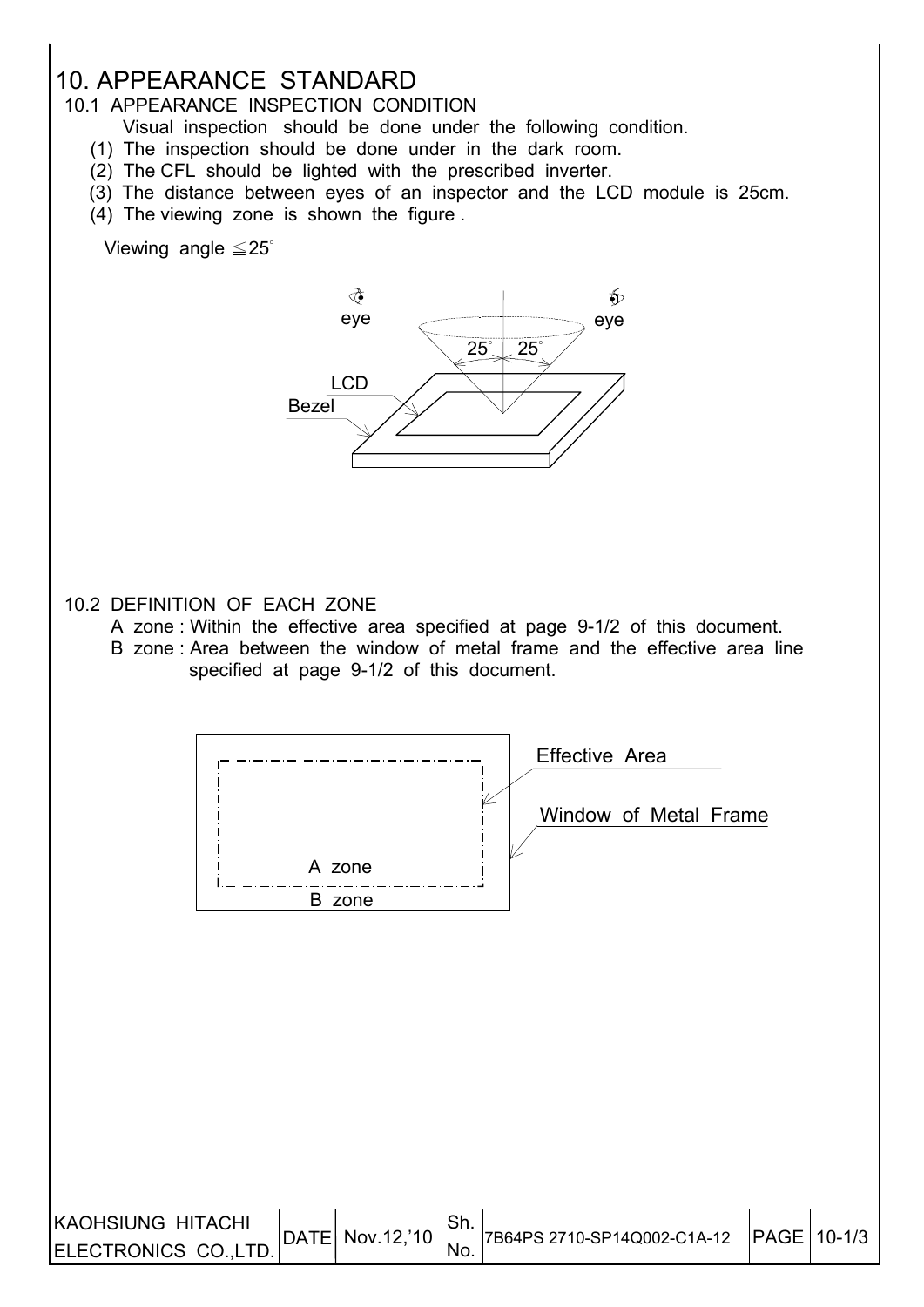10.3 APPEARANCE SPECIFICATION

I

\*) If a problem occurs in respect to any of these items ,

both parties (Customer and HITACHI) will discuss in more detail.

| No.         | <b>ITEM</b>                  |                                        | <b>CRITERIA</b>             |              |                |                              |                            |  |  |  |  |  |  |
|-------------|------------------------------|----------------------------------------|-----------------------------|--------------|----------------|------------------------------|----------------------------|--|--|--|--|--|--|
|             | <b>Scratches</b>             | Distinguished one is not acceptable    |                             |              |                |                              | $\ast$                     |  |  |  |  |  |  |
|             |                              | (To be judged by HITACHI limit sample) |                             |              |                |                              |                            |  |  |  |  |  |  |
|             | Dent                         | Same as above                          |                             |              |                |                              | $\ast$                     |  |  |  |  |  |  |
|             | <b>Wrinkles in Polarizer</b> | Same as above                          |                             |              |                |                              | $\ast$                     |  |  |  |  |  |  |
|             | <b>Bubbles</b>               | Average diameter                       |                             |              | Maximum number |                              |                            |  |  |  |  |  |  |
|             |                              | D(mm)                                  |                             |              |                | acceptable                   |                            |  |  |  |  |  |  |
|             |                              |                                        | $D \leq 0.2$                |              |                | Ignore                       |                            |  |  |  |  |  |  |
|             |                              | $0.2 < D \le 0.3$<br>$0.3 < D \le 0.5$ |                             |              |                | 12<br>$\overline{3}$         |                            |  |  |  |  |  |  |
|             |                              | 0.5 < D                                |                             |              |                | None                         |                            |  |  |  |  |  |  |
|             | Stains,                      |                                        |                             | Filamentous  |                |                              |                            |  |  |  |  |  |  |
|             | Foreign                      | Length                                 | Width                       |              |                | Maximum number               |                            |  |  |  |  |  |  |
|             | Materials,                   | L(mm)                                  | W/mm)<br>acceptable         |              |                |                              |                            |  |  |  |  |  |  |
|             | Dark spot                    | $L \leq 2.0$                           |                             | $W \le 0.03$ |                |                              |                            |  |  |  |  |  |  |
|             |                              | $L \le 3.0$                            | $0.03 < W \le 0.05$         |              |                | Ignore<br>6                  |                            |  |  |  |  |  |  |
| L           |                              | $L \leq 2.5$                           | $0.05 < W \le 0.1$          |              |                | 1                            | A<br>ί.<br>$(\phantom{a})$ |  |  |  |  |  |  |
|             |                              |                                        |                             | Round        |                |                              |                            |  |  |  |  |  |  |
|             |                              | Average                                | Maximum number              |              |                | Minimum                      |                            |  |  |  |  |  |  |
|             |                              | diameter                               | acceptable                  |              |                | space                        |                            |  |  |  |  |  |  |
| $\mathsf C$ |                              | D(mm)                                  |                             |              |                |                              |                            |  |  |  |  |  |  |
|             |                              | D < 0.2                                | Ignore                      |              |                |                              |                            |  |  |  |  |  |  |
|             |                              | $\overline{0.2} \leq D < 0.33$         | 8                           |              |                | 10mm                         |                            |  |  |  |  |  |  |
|             |                              | $0.33 \leq D$                          | None                        |              |                |                              |                            |  |  |  |  |  |  |
| D           |                              | Total                                  | Filamentous + Round = 10    |              |                |                              |                            |  |  |  |  |  |  |
|             |                              | Those wiped out easily are acceptable  |                             |              |                |                              |                            |  |  |  |  |  |  |
|             | Color Tone                   | To be judged by HITACHI limit sample   |                             |              |                |                              |                            |  |  |  |  |  |  |
|             | <b>Color Uniformity</b>      | Same as above                          |                             |              |                |                              |                            |  |  |  |  |  |  |
|             | Pinhole                      | Average diameter                       |                             |              |                | Maximum number<br>acceptable |                            |  |  |  |  |  |  |
|             |                              | D(mm)                                  |                             |              |                |                              |                            |  |  |  |  |  |  |
|             |                              | $0.15 < D \le 0.3$                     | $D \leq 0.15$               | Ignore       |                |                              |                            |  |  |  |  |  |  |
|             |                              |                                        | $C \leq 0.015$              |              | 10<br>ignore   |                              |                            |  |  |  |  |  |  |
|             | Contrast                     | Average                                | Contrast                    | Maximum      |                | Minimum                      |                            |  |  |  |  |  |  |
|             | <b>Irregularity</b>          | diameter                               |                             | number       |                | space                        |                            |  |  |  |  |  |  |
|             | (Spot)                       | D(mm)                                  |                             | acceptable   |                |                              |                            |  |  |  |  |  |  |
|             |                              | $D \leq 0.25$                          | To be                       | Ignore       |                |                              |                            |  |  |  |  |  |  |
|             |                              |                                        |                             | 10           |                | 20mm                         |                            |  |  |  |  |  |  |
|             |                              | $0.25 < D \le 0.35$                    |                             |              |                |                              |                            |  |  |  |  |  |  |
|             |                              | $0.35 < D \le 0.5$                     | judged by<br><b>HITACHI</b> | 4            |                | 20mm                         |                            |  |  |  |  |  |  |

| KAOHSIUNG HITACHI    |                  | <sup>⊥</sup> Sh. |                                         |  |
|----------------------|------------------|------------------|-----------------------------------------|--|
| ELECTRONICS CO.,LTD. | DATE  Nov.12,'10 | No.              | 7B64PS 2710-SP14Q002-C1A-12 PAGE 10-2/3 |  |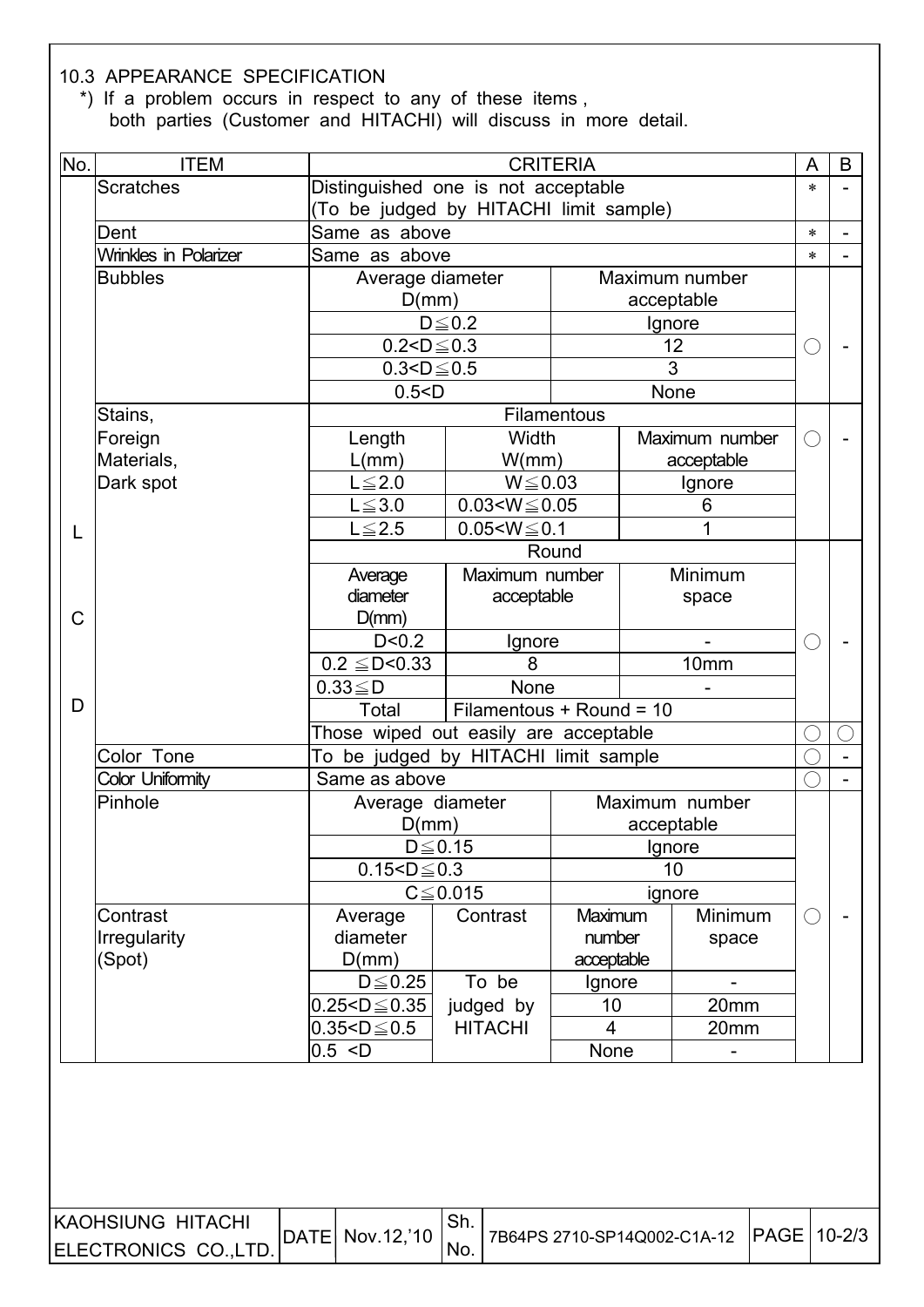| No. | ITEM                                   |                | <b>CRITERIA</b>               |                                 |                  |  |   |  |  |  |  |
|-----|----------------------------------------|----------------|-------------------------------|---------------------------------|------------------|--|---|--|--|--|--|
|     | Contrast<br>Irregularity<br>$ $ (Line) | Width<br>D(mm) | Length<br>L/mm)               | Maximum<br>number<br>acceptable | Minimum<br>space |  |   |  |  |  |  |
|     | (Filamentous)                          | $W \le 0.25$   | $L \leq 1.2$                  | 2                               | 20 <sub>mm</sub> |  |   |  |  |  |  |
| C   |                                        | $W \le 0.2$    | $L \leq 1.5$                  | 3                               | 20mm             |  |   |  |  |  |  |
| D   |                                        | $W \le 0.15$   | $L \leq 2.0$                  | 3                               | 20 <sub>mm</sub> |  |   |  |  |  |  |
|     |                                        | $W \le 0.1$    | $L \leq 3.0$                  | 4                               | 20 <sub>mm</sub> |  |   |  |  |  |  |
|     |                                        | <b>TOTAL</b>   |                               | 6                               |                  |  |   |  |  |  |  |
|     | Rubbing Scratch                        | To             | be judged by HITACHI standard |                                 |                  |  | ۰ |  |  |  |  |

| No.          | <b>ITEM</b>              |                   |               | <b>CRITERIA</b> |
|--------------|--------------------------|-------------------|---------------|-----------------|
| $\mathsf{C}$ | Dark Spots, White Spots  | $D \leq 0.4$      |               | Ignore          |
| F            | Foreign Materials (Spot) |                   | D > 0.4       | None            |
| ட            |                          | $W \le 0.2$       | L < 2.5       | $\leq$ 1        |
|              | Foreign Materials (Line) | $W \le 0.2$       | L > 2.5       | None            |
| B            |                          | W > 0.2           |               | <b>None</b>     |
|              |                          | $W \le 0.1$       |               | Ignore          |
|              | <b>Scratches</b>         | $0.1 < W \le 0.2$ | $L \leq 11.0$ | $\leq$ 1        |
|              |                          | $0.1 < W \le 0.2$ | $L \ge 11.0$  | <b>None</b>     |
|              |                          | W < 0.2           |               | None            |

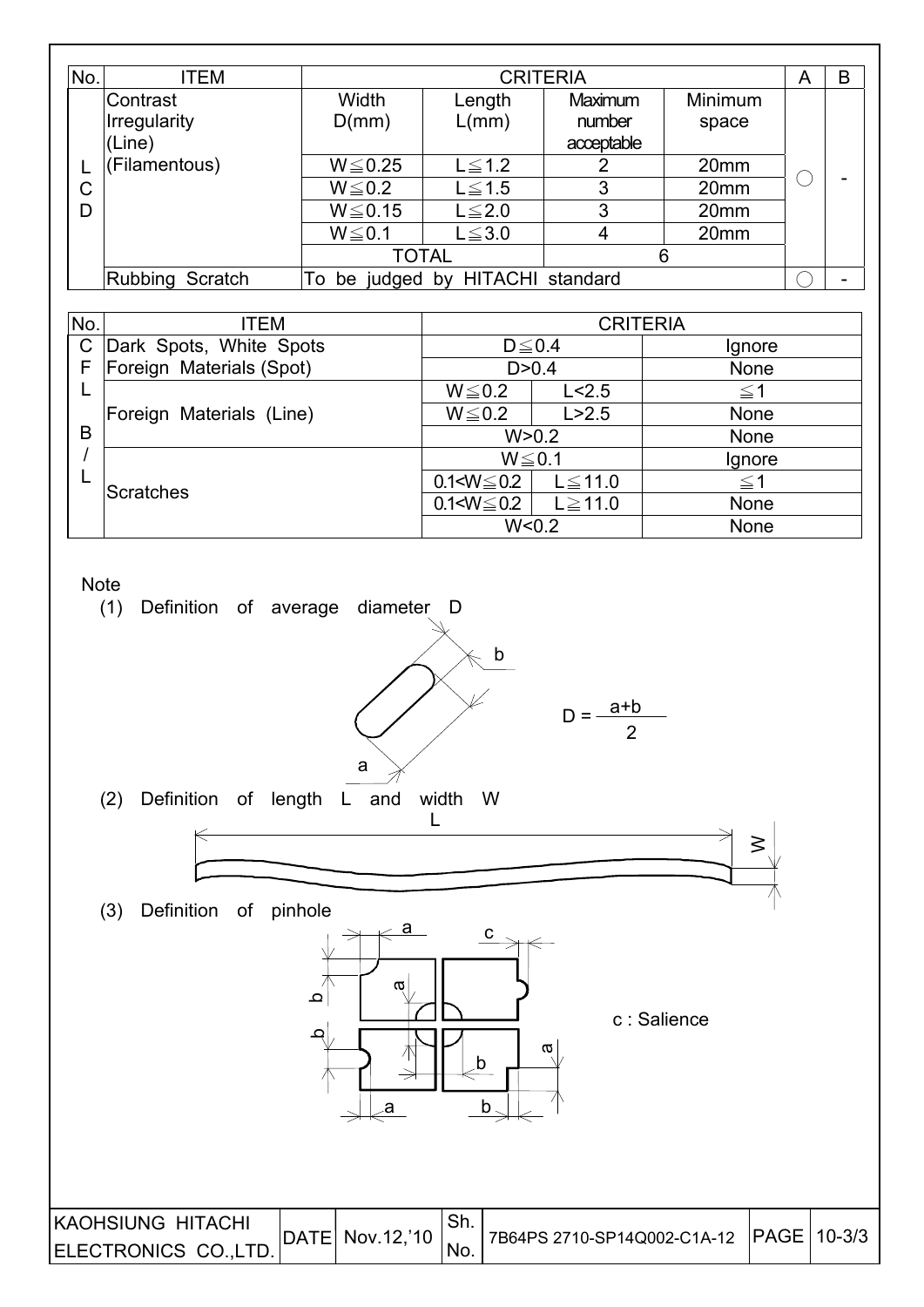#### 11. PRECAUTION IN DESIGN

- 11.1 LC DRIVING VOLTAGE (VEE) AND VIEWING ANGLE RANGE Setting VEE out of the recommended condition will be a cause for a change of viewing angle range.
- 11.2 PRECAUTIONS AGAINST STATIC CHARGE As this module contains C-MOS LSIs , it is not strong against electrostatic discharge. Make certain that the operator's body is connected to the ground through a list band etc. And don't touch I/F pins directly.
- 11.3 POWER ON SEQUENCE
	- Input signals should not be applied to LCD module before power supply voltage is applied and reaches to specified voltage (VDD). If above sequence is not kept, C-MOS LSIs of LCD modules may be damaged due to latch up phenomenon.
- 11.4 PACKAGING

 $\overline{\phantom{a}}$ 

- (1) No leaving product is preferable in the place of high humidity for a long period of time. For their storage in the place where temperature is 35 ̓C or higher, special care to prevent them from high humidity is required. A combination of high temperature and high humidity may cause them polarization degradation as well as bubble generation and polarizer peel-off. Please keep the temperature and humidity within the specified range for use and storage.
- (2) Since polarizers tend to be easily damaged, They should be handled full with care so as not to get them touched, pushed or rubbed.
- (3) As the adhesives used for adhering polarizers are made of organic substances which will be deteriorated by a chemical reaction with such chemicals as acetone, toluene, ethanol and isopropyl-alcohol. The following solvents are recommended for use: Normal hexane

Please contact us when it is necessary for you to use chemicals.

 (4) Lightly wipe to clean the dirty surface with absorbent cotton waste or other soft material like chamois , soaked in the chemicals recommended without scrubbing it hardly. To prevent the display surface from damage and keep the appearance in good state, it is sufficient, in general, to wipe it with absorbent cotton.

| IKAOHSIUNG HITACHI   | $ $ DATE $ $ Nov.12,'10 $ $ . | 7B64PS 2711-SP14Q002-C1A-12 PAGE 11-1/3 |  |
|----------------------|-------------------------------|-----------------------------------------|--|
| ELECTRONICS CO.,LTD. |                               |                                         |  |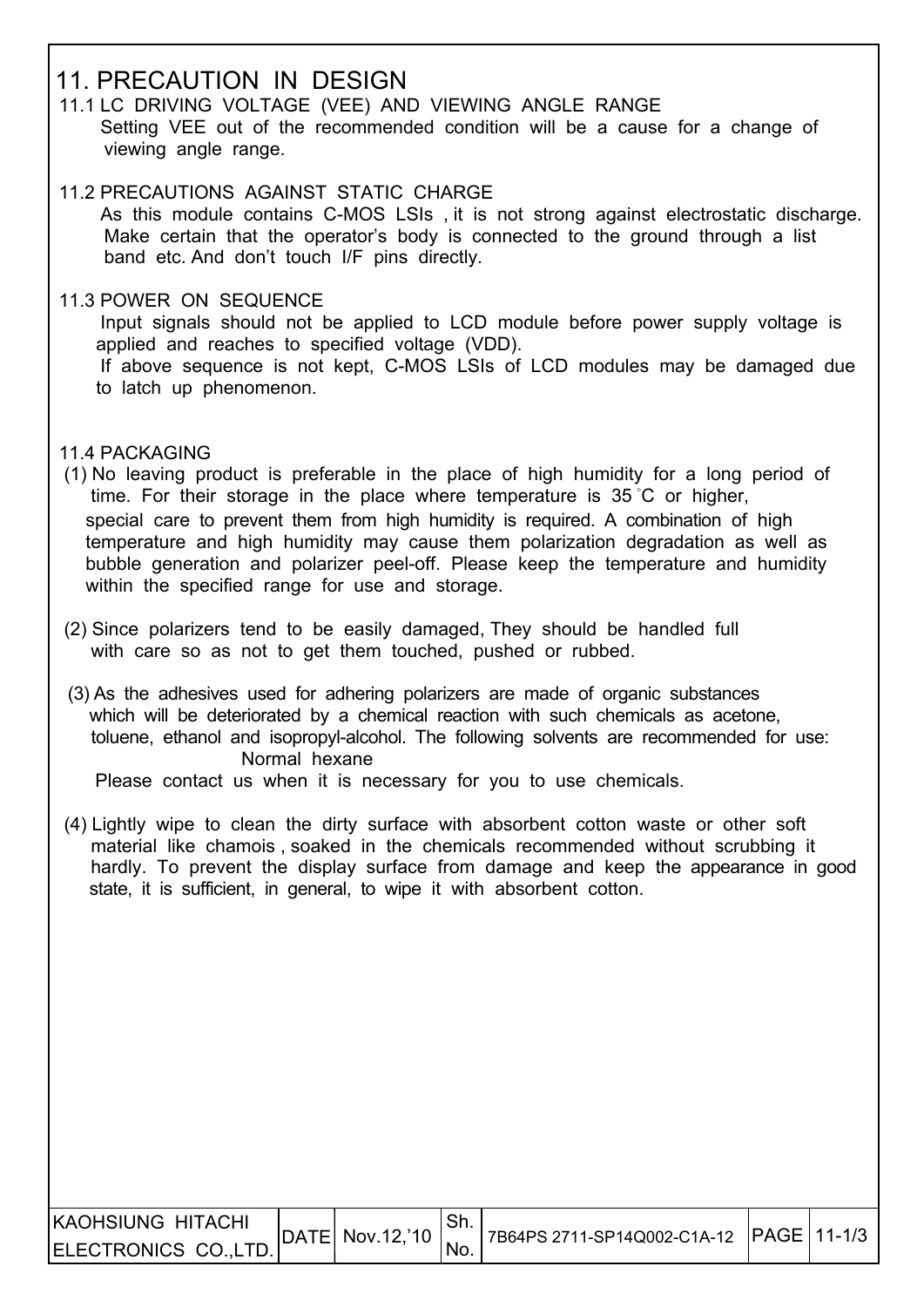- (5) Immediately wipe off saliva or water drop attached on the display area because its long period adherence may cause deformation or faded color on the spot.
- (6) Foggy dew deposited on the surface due to coldness will be caused for polarizer damage, stain and dirt on product. When necessary to take out the products from some place at low temperature for test, etc. It is required for them to be warmed up in a container once at the temperature higher than that of room.
- (7) Touching the display area and contact terminals with bare hands and contaminating them are prohibited, because the stain on the display area and poor insulation between terminals are often caused by being touched by bare hands. (Some cosmetics are detrimental to polarizers.)
- (8) In general the quality of glass is fragile so that it tends to be cracked or chipped in handling, specially on its periphery. Be careful not to give it sharp shock caused by dropping down, etc.

#### 11.5 CAUTION FOR OPAERATION

- (1) It is an indispensable condition to drive LCDs within the specified voltage limit since the higher voltage than the limit causes the shorter LCD life. An electrochemical reaction due to direct current causes LCDs undesirable deterioration , so that the use of direct current driver should be avoided.
- (2) Response time will be extremely delayed at lower temperature than the operating temperature range and on the other hand at higher temperature LCDs show dark blue color in them. However those phenomena do not mean malfunction or out of order with LCDs which will come back in the specified operating temperature range.
- (3) If the display area is pushed hard during operation, some font will be abnormally displayed but it resumes normal condition after turning off once.
- (4) A slight dew depositing on terminals is a cause for electrochemical reaction resulting in terminal open circuit. Usage under the relative condition of 40 ̓C 50%RH or less is required.

| IKAOHSIUNG HITACHI   |                               |                                                      |  |
|----------------------|-------------------------------|------------------------------------------------------|--|
| ELECTRONICS CO.,LTD. | $ $ DATE $ $ Nov.12,'10 $ $ . | <sup>1</sup> 7B64PS 2711-SP14Q002-C1A-12 PAGE 11-2/3 |  |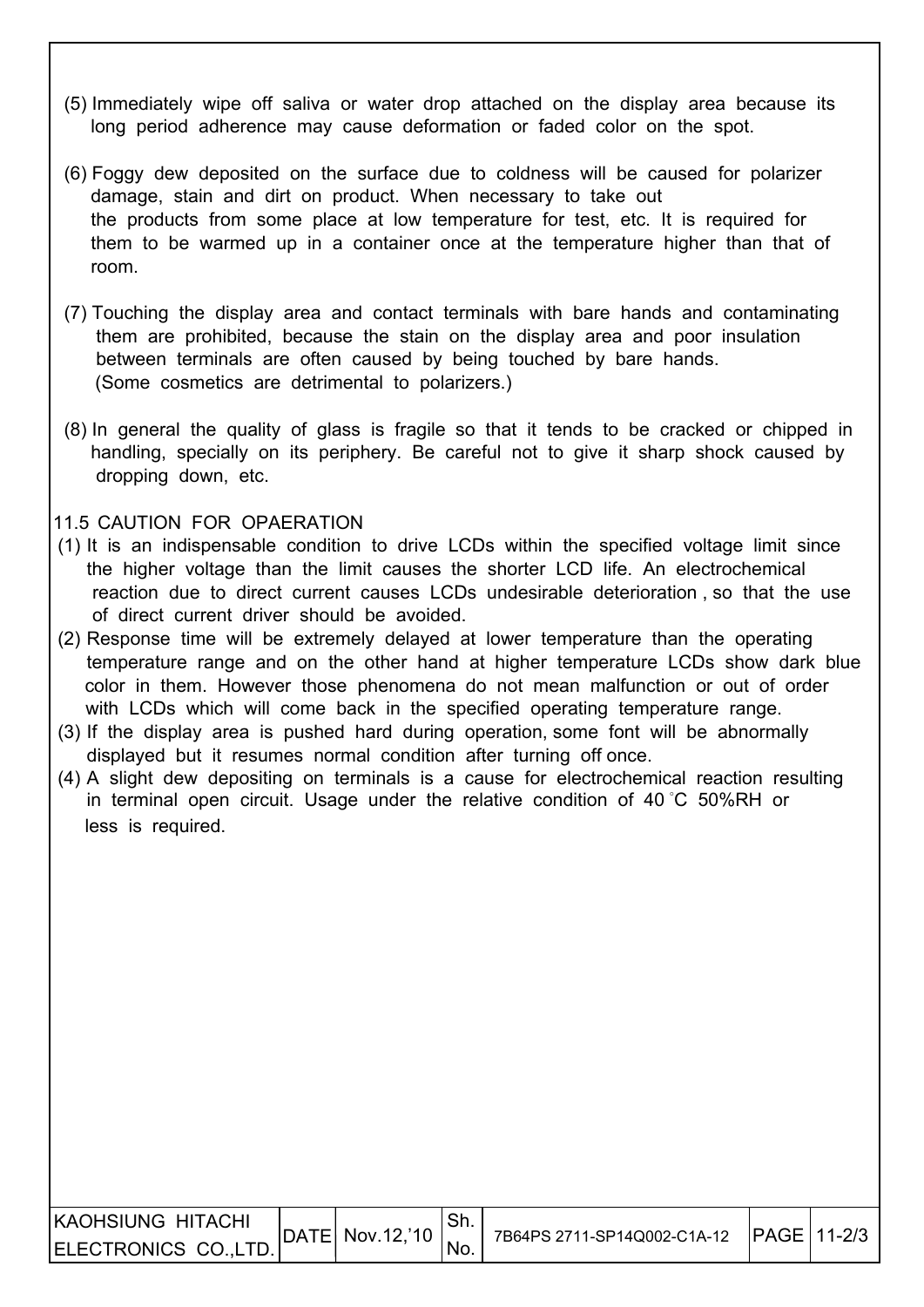#### 11.6 STORAGE

 In case of storing for a long period of time (for instance , for years) for the purpose of replacement use , the following ways area recommended.

- (1) Storage in a polyethylene bag with the opening sealed , so the fresh air will not be entered from outside .
- (2) Placing in a dark place where neither exposure to direct sunlight nor light is , keeping temperature in the range from 0 degree C to 35 ̓C.
- (3) Storing with no touch on polarizer surface by anything else. (It is recommended to store them as they have been contained in the inner container at the time of delivery from us.)

#### 11.7 SAFETY

- (1) It is recommendable to crash damaged or unnecessary LCDs into pieces and wash off liquid crystal by either of solvents such as acetone and ethanol , which should be burned up later.
- (2) When any liquid leaked out of a damaged glass cell comes in contact with your hands , please wash it off well with soap and water.

| IKAOHSIUNG HITACHI   |                     |                                              |  |
|----------------------|---------------------|----------------------------------------------|--|
| ELECTRONICS CO.,LTD. | $ DATE $ Nov.12, 10 | '7B64PS 2711-SP14Q002-C1A-12   PAGE   11-3/3 |  |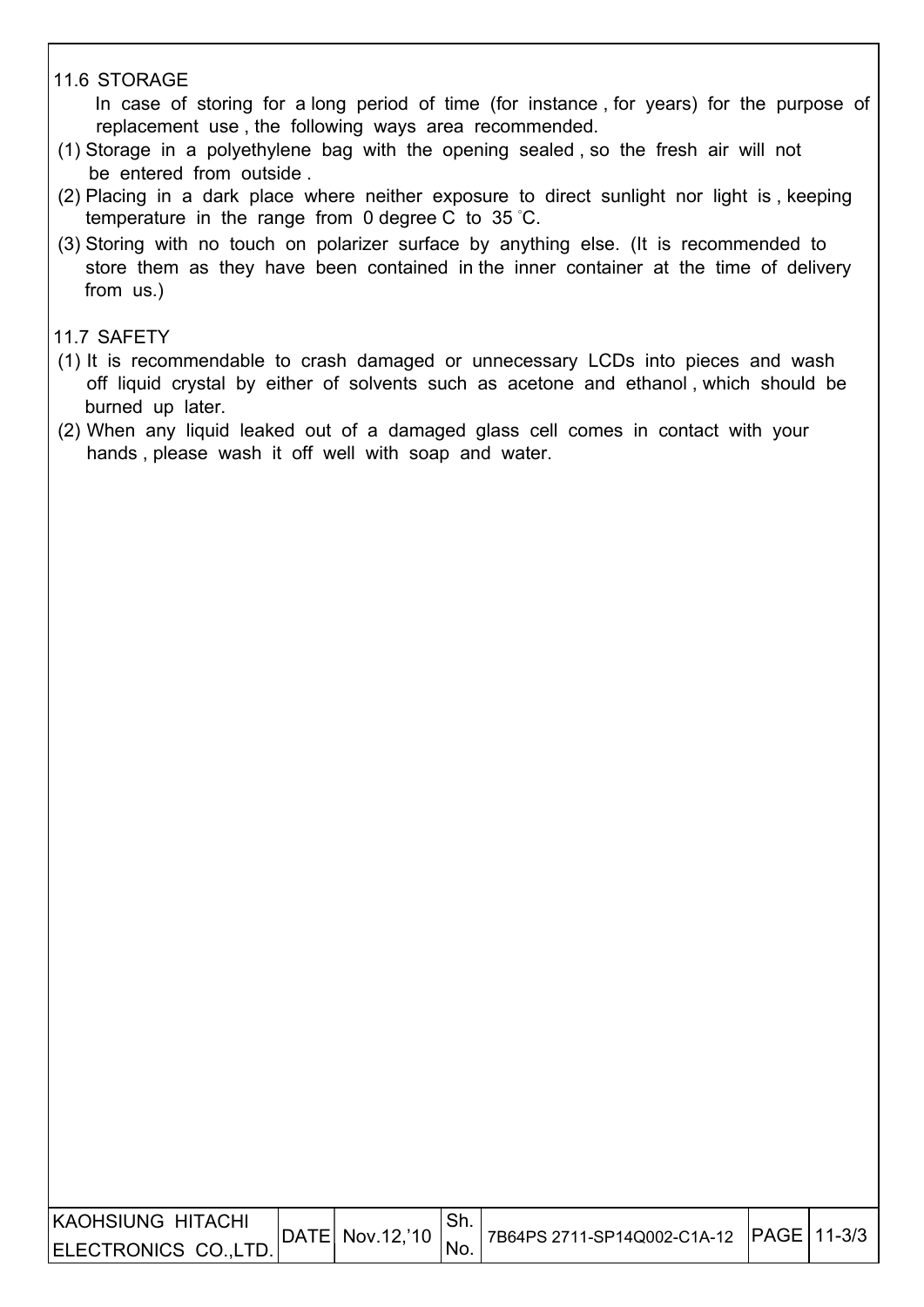

| Month | Figure in<br>lot mark | Month | Figure in<br>lot mark |
|-------|-----------------------|-------|-----------------------|
| Jan.  | 01                    | Jul.  | 07                    |
| Feb.  | 02                    | Aug.  | 08                    |
| Mar.  | 03                    | Sep.  | 09                    |
| Apr.  | 04                    | Oct.  | 10                    |
| May   | 05                    | Nov.  | 11                    |
| Jun.  | 06                    | Dec.  | 12                    |

| Week              | Figure in |
|-------------------|-----------|
| (day in calendar) | lot mark  |
| $1 - 7$           |           |
| $8 - 14$          | 2         |
| $15 - 21$         | 3         |
| $22 - 28$         | 4         |
| 29~31             | 5         |

#### 12.2 SERIAL No.

Serial No. is consisted of 6 digits number (000001~999999).

#### 12.3 LOCATION OF LOT MARK

Label is bring attached on the back side of module.

#### 12.4 REVISION(Rev.) CONTROL

| Rev No.                  |                                                              | ITEM                    |     |                             |      |            |
|--------------------------|--------------------------------------------------------------|-------------------------|-----|-----------------------------|------|------------|
|                          | Mcount IC:MN73099HED(Panasonic)<br>Transistor:2SA1036K(ROHM) |                         |     |                             |      |            |
| B                        | Mcount IC:IT7001M(ITE)<br>Transistor:2SA1576(ROHM)           |                         |     |                             |      |            |
|                          | (26)                                                         |                         |     |                             |      |            |
| SP14Q002-C1A             |                                                              | (14)<br>REV:B<br>123456 |     |                             |      |            |
| 8041T<br><b>HITACHI</b>  | <b>MADE IN TAIWAN</b>                                        |                         |     |                             |      |            |
| <b>KAOHSIUNG HITACHI</b> | DATE                                                         | Nov.12,'10              | Sh. | 7B64PS 2712-SP14Q002-C1A-12 | PAGE | $12 - 1/1$ |
| ELECTRONICS CO., LTD.    |                                                              |                         | No. |                             |      |            |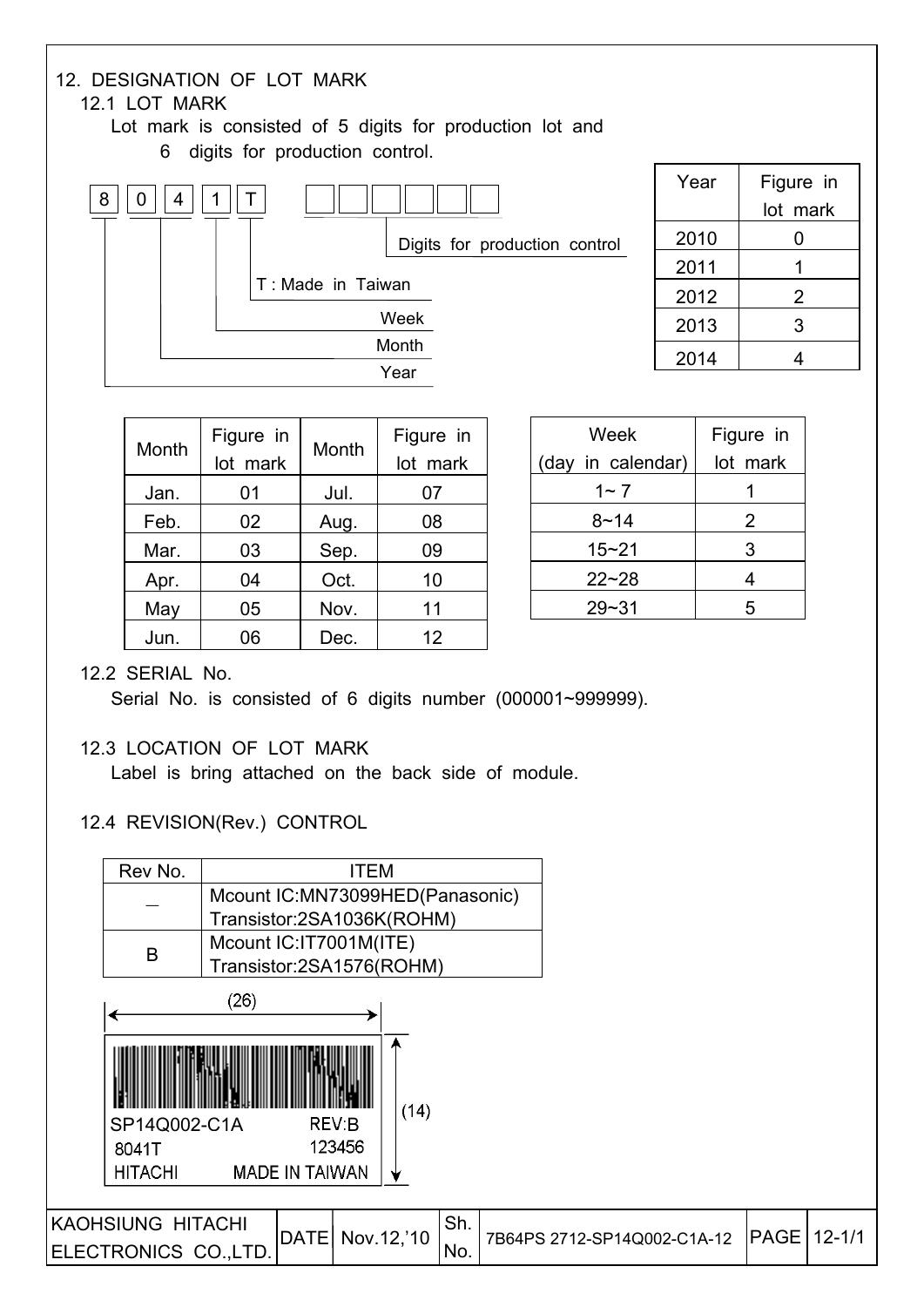### 13. PRECAUTION FOR USE

- 13.1 A limit sample should be provided by the both parties on an occasion when the both parties agreed its necessity. Judgment by a limit sample shall take effect after the limit sample has been established and confirmed by the both parties.
- 13.2 On the following occasions, the handling of the problem should be decided through discussion and agreement between responsible persons of the both parties.
	- (1) When a question is arisen in the specifications.
	- (2) When a new problem is arisen which is not specified in this specifications.
	- (3) When an inspection specifications change or operating condition change in customer is reported to HITACHI, and some problem is arisen in this specification due to the change.
	- (4) When a new problem is arisen at the customer's operating set for sample evaluation in the customer site.

 The precaution that should be observed when handling LCM have been explained above. If any points are unclear or if you have any request , please contact HITACHI.

| IKAOHSIUNG HITACHI   |                            |      |                                             |  |
|----------------------|----------------------------|------|---------------------------------------------|--|
| ELECTRONICS CO.,LTD. | $ DATE $ Nov. 12, 10 $ $ . | 'No. | 7B64PS 2713-SP14Q002-C1A-12   PAGE   13-1/1 |  |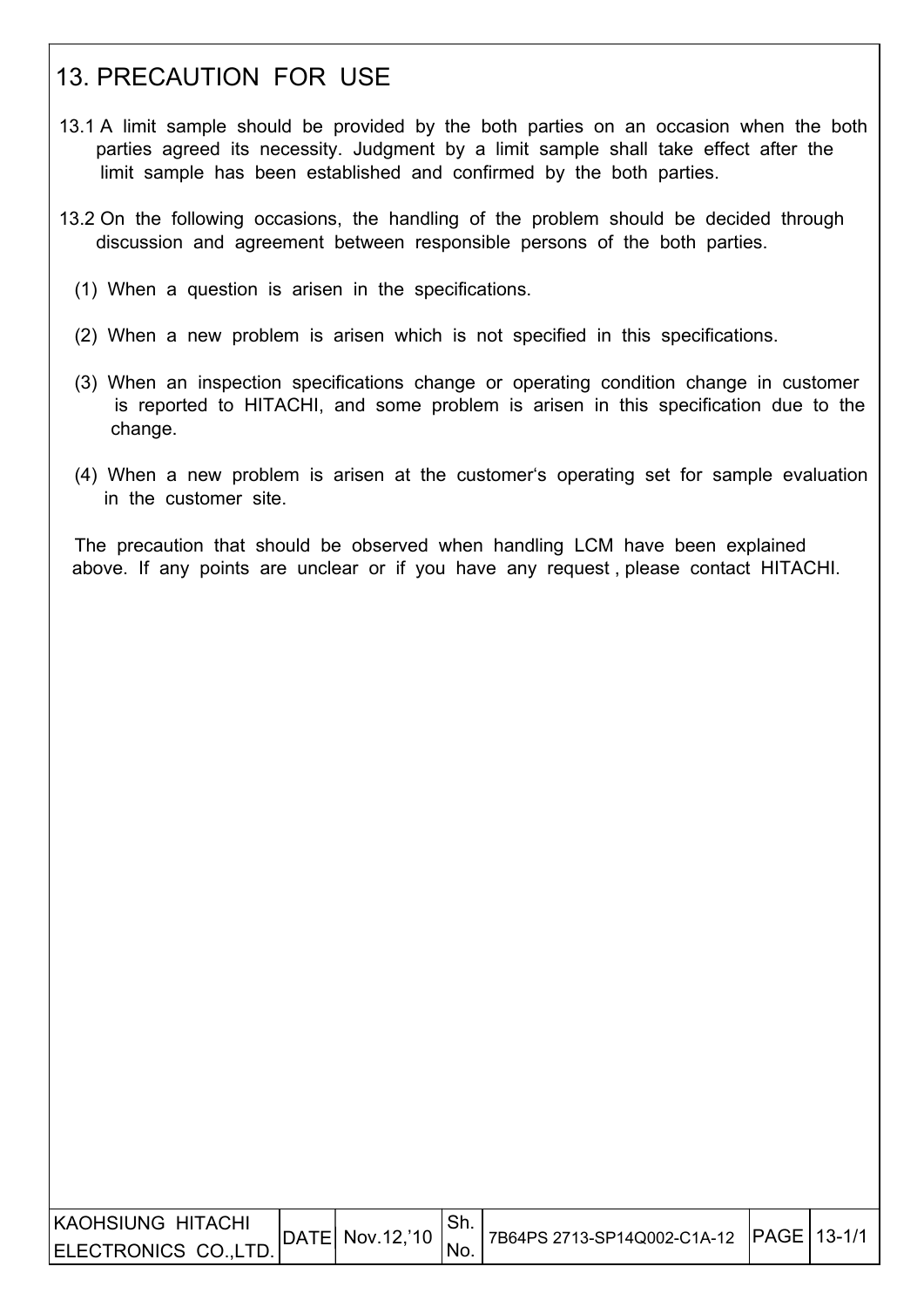### 14. DIGITIZER TECHNICAL SPECIFICATION

#### 14.1 RATINGS

14.1.1 ABSOLUTE MAXIMUM RATINGS

| <b>ITEM</b>                  | <b>SPECIFICATION</b>             | <b>COMMENT</b> |
|------------------------------|----------------------------------|----------------|
| Operating Voltage            |                                  |                |
| Contact Current              | 20mA                             | Without        |
| <b>Operating Temperature</b> | $0 \sim 50^{\circ}$ 80%RH max.   | Condensation   |
| Storage Temperature          | $-20 \sim 70^{\circ}$ 90%RH max. |                |

#### 14.1.2 OPERATING CONDITIONS

| ITEM                     | <b>SPECIFICATION</b>            |  |  |
|--------------------------|---------------------------------|--|--|
| <b>Operating Voltage</b> | $5.0 / 3.3 \text{ VDC}$         |  |  |
| Contact Current          | $10 \sim 20$ mA                 |  |  |
| Actuation Force          | 1.2N max. (R8, Silicone rubber) |  |  |

#### 14.2 SURFACE HARDNESS 2H

#### 14.3 OPTICAL CHARACTERISTICS

14.3.1 TRANSPARENCY : 76%.min.

14.3.2 WAVE LENGTH : 450 ~ 700nm

#### 14.4 ELECTRICAL CHARACTISTICS

#### 14.4.1 CONDUCTIVE RESISTANCE

| <b>TERMINAL</b> | <b>CONDUCTIVE RESISTANCE</b> |
|-----------------|------------------------------|
| XR-XL           | 150~1300 $\Omega$            |
| YU-YR.          | 150~1300 $\Omega$            |

#### 14.4.2 INSULATION RESISTINCE

| <b><i>TERMINAL</i></b> | <b>INSULATION RESISTANCE</b> | <b>TESTING VOLTAGE</b> |
|------------------------|------------------------------|------------------------|
|                        | 20M $\Omega$                 | 25VDC                  |

 14.4.3 BOUNCE CHATTERING 10msec max.

| IKAOHSIUNG HITACHI   | DATE  Nov.12,'10 |                | .ווט                        |  | IPAGE   14-1/4 |  |
|----------------------|------------------|----------------|-----------------------------|--|----------------|--|
| ELECTRONICS CO.,LTD. |                  | $\sqrt{N}$ No. | 7B64PS 2714-SP14Q002-C1A-12 |  |                |  |

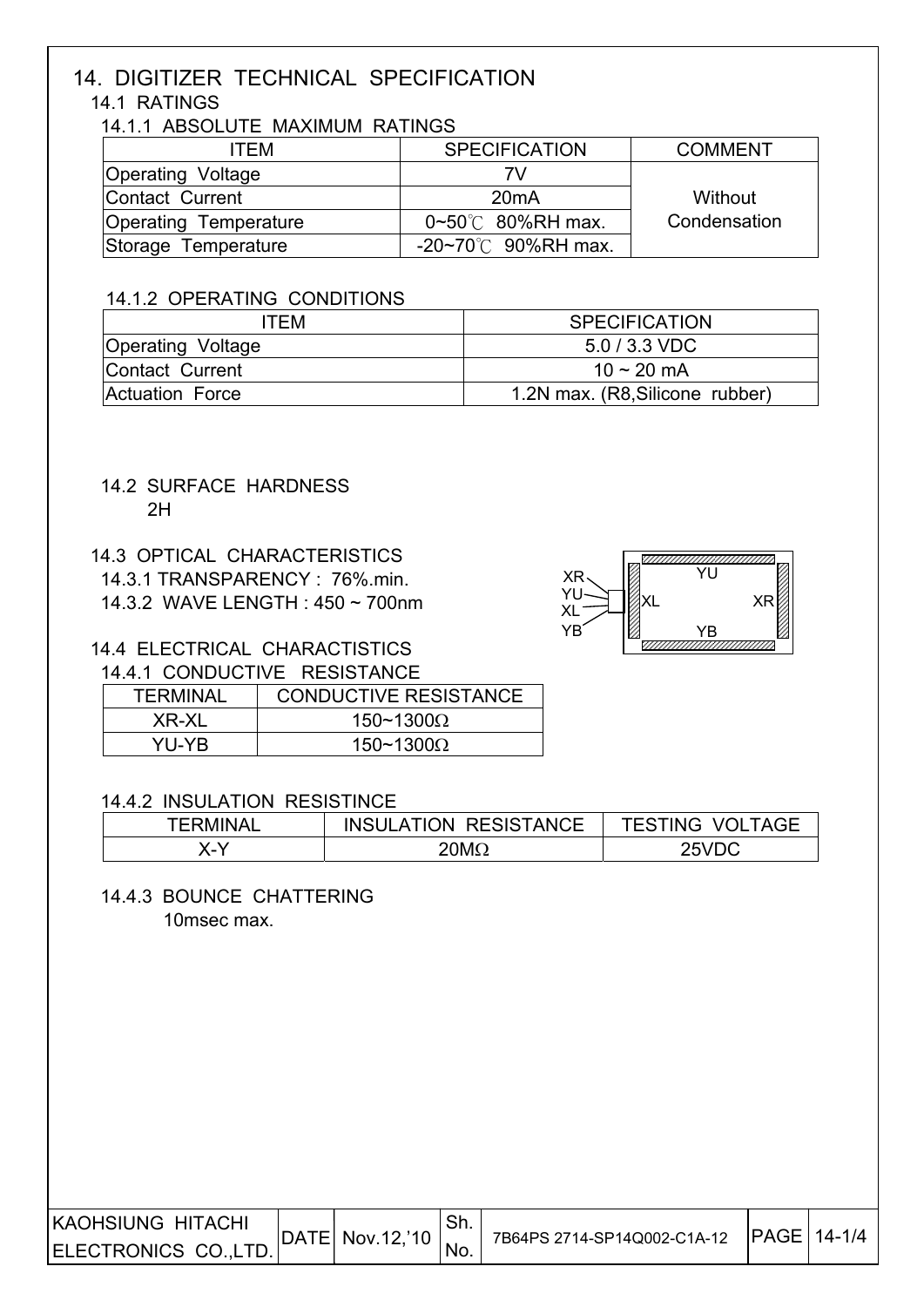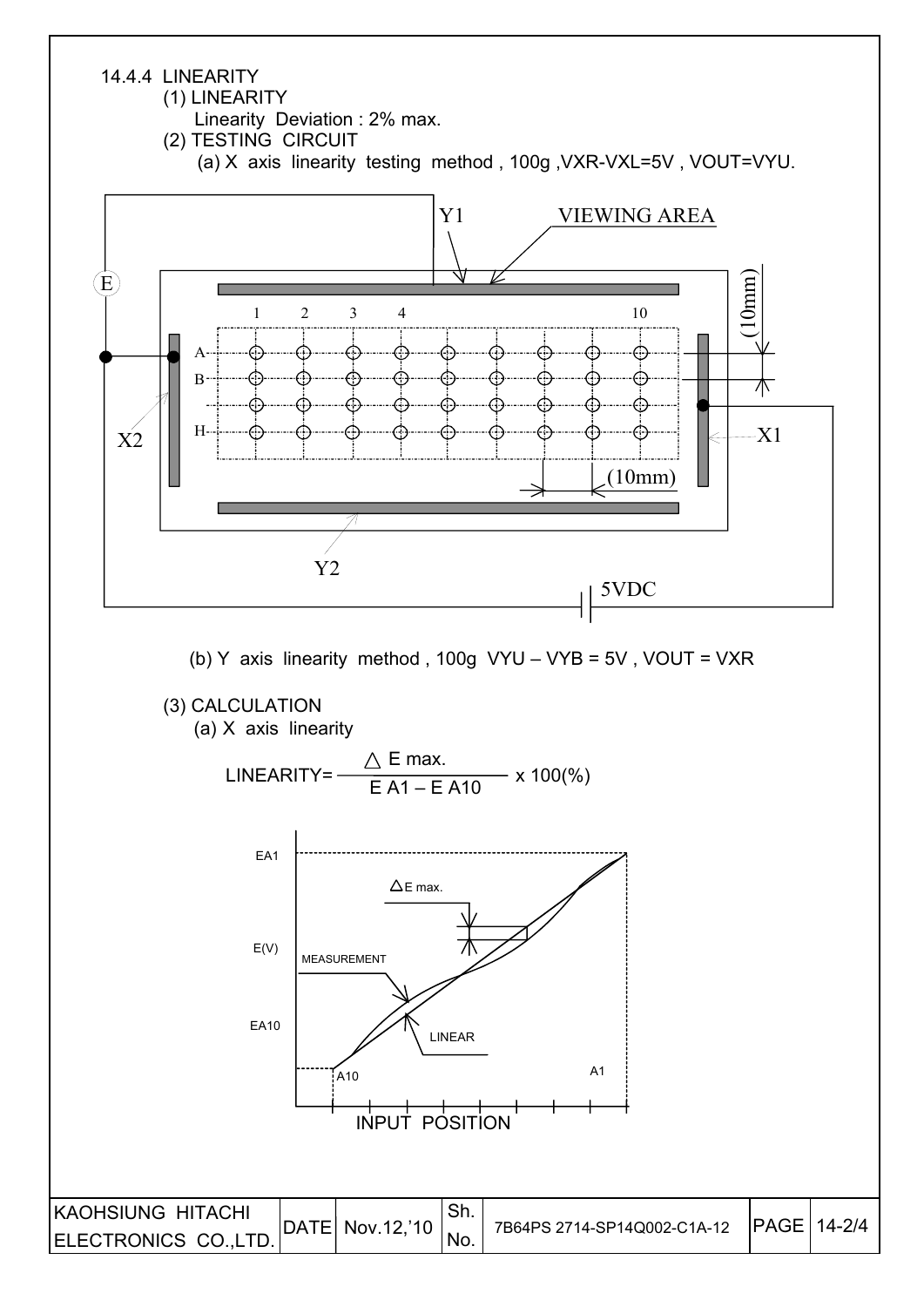#### 14.5 ENVIRONMENTAL TESTING

ſ

| <b>ITEM</b>      | <b>CONDITIONS</b>                                                        | <b>CRITERIA</b>         |  |  |
|------------------|--------------------------------------------------------------------------|-------------------------|--|--|
| High Temperature | <b>I60℃ : 120h &amp; 25℃: 24h</b>                                        |                         |  |  |
| Storage          |                                                                          |                         |  |  |
| Low Temperature  | -20℃:120h & 25℃:24h                                                      | After testing must to   |  |  |
| Storage          |                                                                          | meet the specifications |  |  |
| Temperature      | $-20^{\circ}$ C $\longleftrightarrow$ 70 $^{\circ}$ C : 10 Cycles within | of the Electrical,      |  |  |
| Cycle            | $(60)$ $(30)$ : minutes & 25°C<br>(30)                                   | Mechanical & Optical    |  |  |
|                  | : 24h (Without Condensation)                                             | Characteristics.        |  |  |
| Humidity Storage | 60°C , 90%RH. 120h                                                       |                         |  |  |
| Durability for   | 150g, R8, HS40 Silicon Rubber                                            |                         |  |  |
| Keystroke        | (Speed: 330mm/sec)                                                       |                         |  |  |
|                  |                                                                          |                         |  |  |
|                  | : 1000000 Activations                                                    |                         |  |  |

#### 14.6 APPEARANCE SPECIFICATION

| No. | ITEM              |                             |                    | <b>CRITERIA</b>    |                | A | B |
|-----|-------------------|-----------------------------|--------------------|--------------------|----------------|---|---|
|     | <b>Hair Flaws</b> |                             | <b>FILAMENTOUS</b> |                    |                |   |   |
|     |                   | Length                      | Width              |                    | maximum        | O |   |
|     |                   | L/mm)                       | W/mm)              |                    | number         |   |   |
|     |                   |                             |                    |                    | acceptable     |   |   |
|     |                   | $L \leq 12$<br>$W \le 0.05$ |                    | Ignore             |                |   |   |
|     |                   | $L \leq 5$                  | $0.05 < W \le 0.1$ | 3                  |                |   |   |
|     |                   | L > 2                       | 0.1 < W            |                    | None           |   |   |
|     | Dot-shaped        | Average diameter            |                    |                    | Maximum number |   |   |
|     | <b>Impurities</b> | D(mm)                       |                    | acceptable         |                | O |   |
| Τ   |                   | $D \leq 0.1$                |                    | Ignore             |                |   |   |
|     |                   |                             | $0.1 < D \le 0.3$  |                    | 5              |   |   |
| P   |                   | 0.3 < D                     |                    |                    | None           |   |   |
|     |                   |                             |                    |                    |                |   |   |
|     | Scratch           |                             | <b>FILAMENTOUS</b> |                    |                |   |   |
|     |                   | Length                      | Width              | Maximum            |                |   |   |
|     |                   | L/mm)                       | W/mm)              |                    | number         |   |   |
|     | $L \leq 12$       |                             |                    |                    | acceptable     |   |   |
|     |                   |                             | $W \le 0.05$       |                    | Ignore         | O |   |
|     |                   | $L \leq 12$                 |                    | $0.05 < W \le 0.1$ | 5              |   |   |
|     |                   | L > 12                      | 0.1 < W            |                    | None           |   |   |

| <b>IKAOHSIUNG HITACHI</b> | DATE  Nov.12,'10 | .ו וכ | 7B64PS 2714-SP14Q002-C1A-12 | <b>IPAGE 14-3/4</b> |
|---------------------------|------------------|-------|-----------------------------|---------------------|
| ELECTRONICS CO.,LTD.      |                  | NO.   |                             |                     |